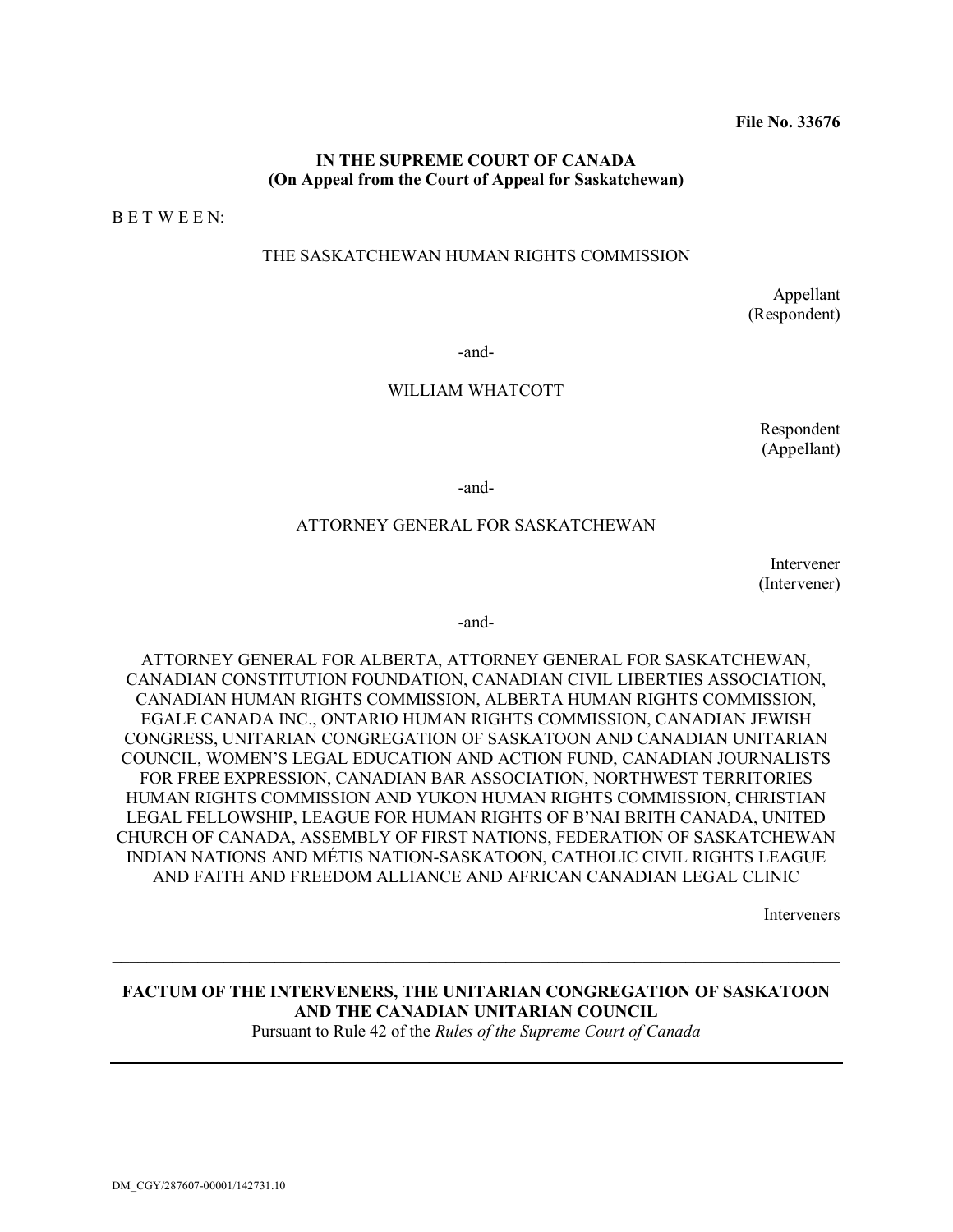#### **FASKEN MARTINEAU DuMOULIN LLP**

Suite 3400  $350-7$ <sup>th</sup> Avenue S.W. Calgary, AB T2P 3N9

## **Arif Chowdhury**

Tel: 403.261.5379 Fax: 403.261.5351 E-mail: [achowdhury@fasken.com](mailto:achowdhury@fasken.com)

Counsel for the Interveners, The Unitarian Congregation of Saskatoon and the Canadian Unitarian Council

## **ORIGINAL TO THE REGISTRAR OF THE SUPREME COURT OF CANADA**

### **COPIES TO:**

## **SCHARFSTEIN GIBBINGS WALEN FISHER LLP**

500, 111 Second Avenue South Saskatoon, SK S7K 1K6

## **Grant J. Scharfstein, Q.C.**

**Deidre L. Aldcorn** Tel: (306) 653-2838 Fax: (306) 652-4747 E-mail: [lawyers@scharfsteinlaw.com](mailto:lawyers@scharfsteinlaw.com)

Counsel for the Appellant, The Saskatchewan Human Rights Commission

# **THE SASKATCHEWAN HUMAN RIGHTS COMMISSION**

816, 122 Third Avenue North Saskatoon, SK S7K 2H6

### **Janice E. Gingell**

Tel: (306) 933-5956 Fax: (306) 933-7863 E-mail: [Janice.Gingell@gov.sk.ca](mailto:Janice.Gingell@gov.sk.ca)

Co-Counsel for the Appellant, The Saskatchewan Human Rights Commission

# **FASKEN MARTINEAU DuMOULIN LLP**

Suite 1300 55 Metcalfe Street Ottawa, ON K1P 6L5

#### **Stephen B. Acker**

Tel: 613.236.3882 Fax: 613.230.6423 E-mail: [sacker@fasken.com](mailto:sacker@fasken.com)

Agent for Counsel for the Interveners, The Unitarian Congregation of Saskatoon and the Canadian Unitarian Council

### **MCMILLAN LLP**

50 O'Connor Street Suite 300 Ottawa, ON K1P 6L2

# **Eugene Meehan, Q.C.**

**Marie-France Major** Tel: (613) 232-7171 Ext: 132 Fax: (613) 231-3191 E-mail: [eugene.meehan@mcmillan.ca](mailto:eugene.meehan@mcmillan.ca)

Agent for Counsel for the Appellant, The Saskatchewan Human Rights Commission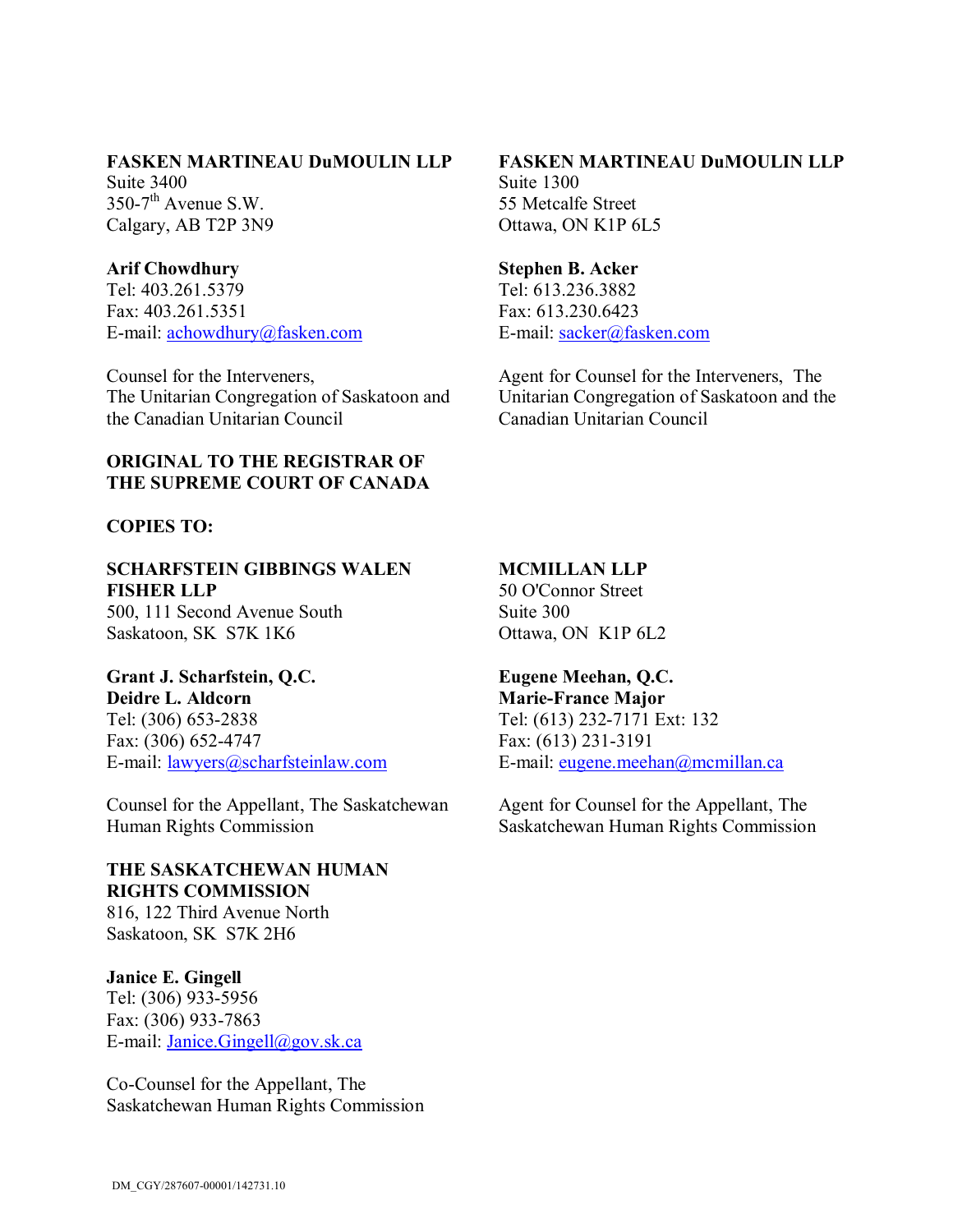#### **NSWB LAW FIRM P.C. INC.**

319 Souris Avenue Northeast, Box 8 Weyburn, SK S4H 2J8

## **Thomas A. Schuck**

Tel: (306) 842-4654 Fax: (306) 842-0522 E-mail: [tschuck@nswb.com](mailto:tschuck@nswb.com)

Counsel for the Respondent, William Whatcott

#### **ATTORNEY GENERAL FOR SASKATCHEWAN**

1874 Scarth St - 8th Floor PO Box 7129 Regina, SK S4P 3V7

### **J. Thomson Irvine**

Tel: (306) 787-6307 Fax: (306) 787-9111 E-mail: [tom.irvine@gov.sk.ca](mailto:tom.irvine@gov.sk.ca)

Counsel for the Intervener, Attorney General of Saskatchewan

## **ATTORNEY GENERAL OF ALBERTA**

9833 – 109 Street, 4<sup>th</sup> Floor Edmonton, AB T5J 3S8

#### **David N. Kamal**

Tel: (780) 427-4418 Fax: (780) 725-0307 E-mail: [david.kamal@gov.ab.ca](mailto:david.kamal@gov.ab.ca)

Counsel for the Intervener, Attorney General of Alberta

#### **VINCENT DAGENAIS GIBSON LLP**

325 Dalhousie Street, Suite 600 Ottawa, ON K1N 7G2

## **Jérémie Fournier**

Tel: (613) 241-2701 Fax: (613) 241-2599

Agent for Counsel for the Respondent, William Whatcott

#### **GOWLING LAFLEUR HENDERSON LLP** 2600 - 160 Elgin St

P.O. Box 466, Stn "D" Ottawa, ON K1P 1C3

### **Henry S. Brown, Q.C.**

Tel: (613) 233-1781 Fax: (613) 788-3433 E-mail: [henry.brown@gowlings.com](mailto:henry.brown@gowlings.com)

Agent for Counsel for the Intervener, Attorney General of Saskatchewan

## **GOWLING LAFLEUR HENDERSON LLP**

2600 - 160 Elgin St P.O. Box 466, Stn "D" Ottawa, ON K1P 1C3

#### **Henry S. Brown, Q.C.**

Tel: (613) 233-1781 Fax: (613) 788-3433 E-mail: [henry.brown@gowlings.com](mailto:henry.brown@gowlings.com)

Agent for Counsel for the Intervener, Attorney General of Alberta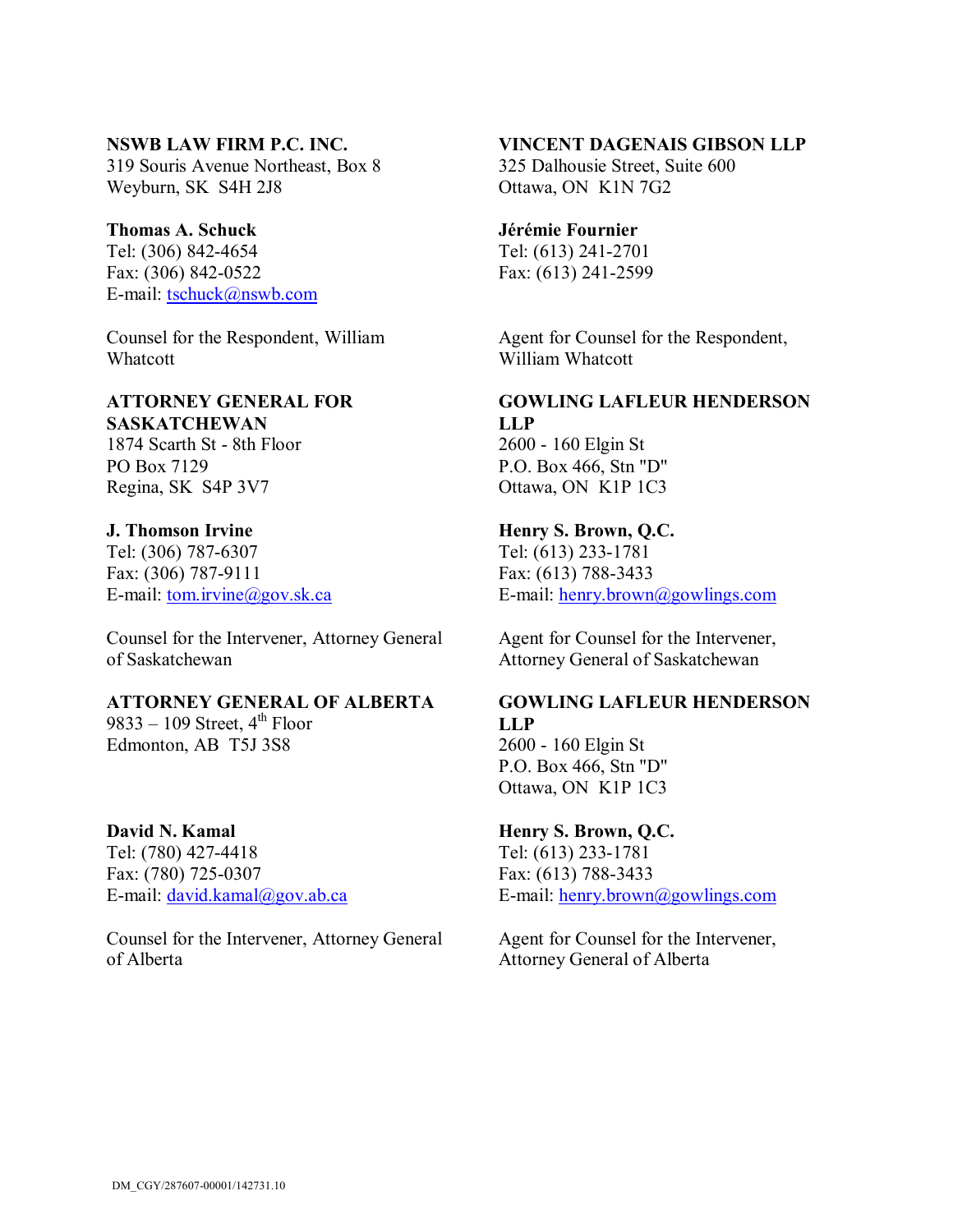## **OSLER, HOSKIN & HARCOURT LLP**

 $P$  O. Box 50. 1 First Canadian Place Toronto, ON M5Z 1B8

## **Mark A. Gelowitz**

**Jason MacLean** Tel: (416) 862-4743 Fax: (416) 862-6666

Counsel for the Intervener, Canadian Constitution Foundation

#### **PALIARE, ROLAND, ROSENBERG, ROTHSTEIN LLP** 501 – 250 University Avenue

Toronto, ON M5H 3E5

#### **Andrew K. Lokan Jodi Martin** Tel: (416) 646-4300 Fax: (416) 646-4301

E-mail: [andrew.lokan@paliareroland.com](mailto:andrew.lokan@paliareroland.com)

Counsel for the Intervener, Canadian Civil Liberties Association

#### **CANADIAN HUMAN RIGHTS COMMISSION**

344 Slater Street Canada Building, 9<sup>th</sup> Floor Ottawa, ON K1A 1E1

# **Philippe Dufresne**

**Brian Smith** Tel: (613) 943-9162 Fax: (613) 993-3089 E-mail: [philippe.dufresne@chrc-ccdp.ca](mailto:philippe.dufresne@chrc-ccdp.ca)

Counsel for the Intervener, Canadian Human Rights Commission

# **OSLER, HOSKIN & HARCOURT LLP**

340 Albert Street Suite 1900 Ottawa, ON K1R 7Y6

### **Patricia J. Wilson**

Tel: (613) 787-1009 Fax: (613) 235-2867 E-mail: [pwilson@osler.com](mailto:pwilson@osler.com)

Agent for Counsel for the Intervener, Canadian Constitution Foundation

# **GOWLING LAFLEUR HENDERSON LLP**

2600 – 160 Elgin St P.O. Box 466, Stn "D" Ottawa, ON K1P 1C3

## **Henry S. Brown, Q.C.**

Tel: (613) 233-1781 Fax: (613) 788-3433 E-mail: [henry.brown@gowlings.com](mailto:henry.brown@gowlings.com)

Agent for Counsel for the Intervener, Canadian Civil Liberties Association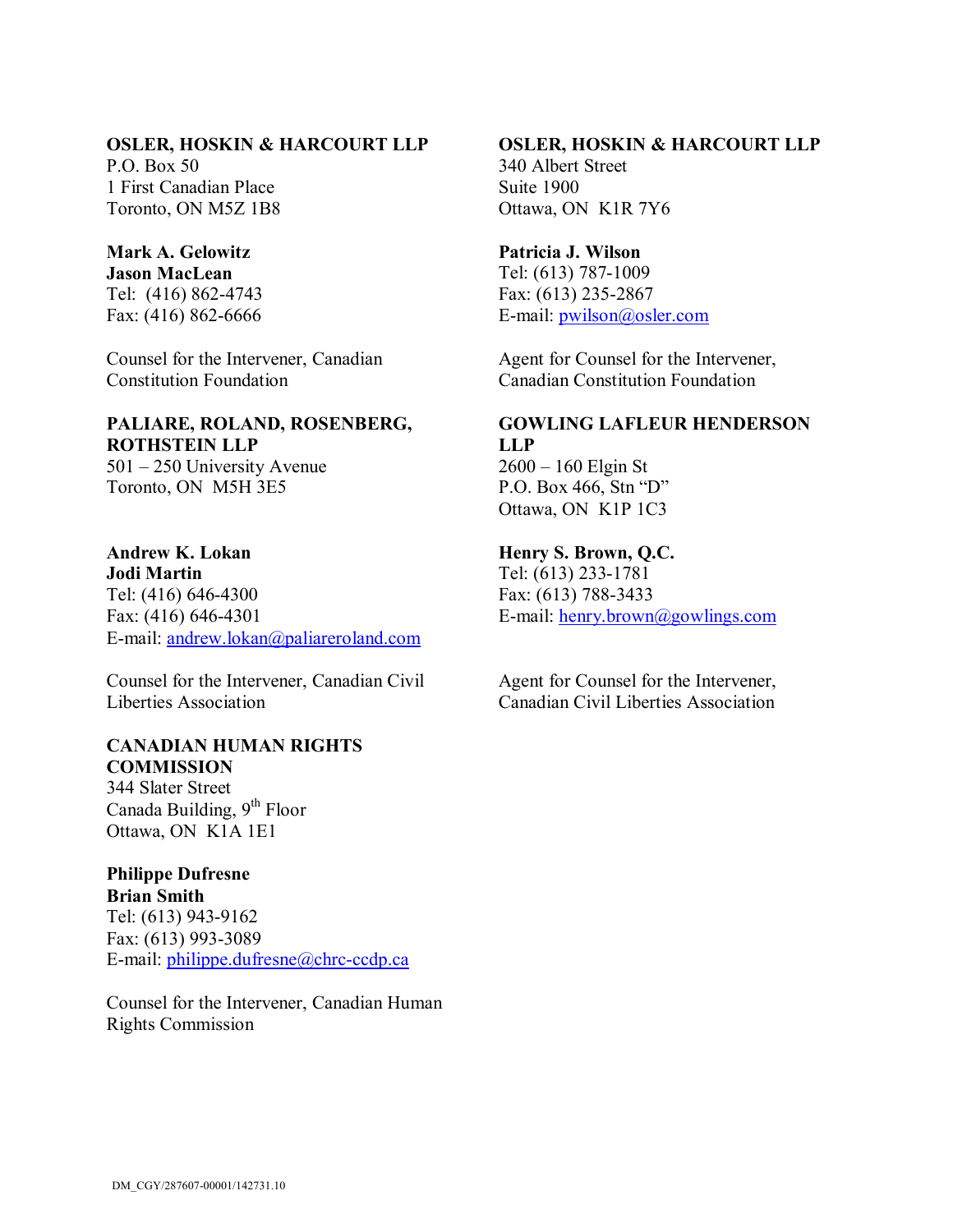#### **ALBERTA HUMAN RIGHTS COMMISSION**

No. 800 Standard Life Centre 10405 Jasper Avenue Edmonton, AB T5J 4R7

#### **Audrey Dean**

Tel: (780) 427-3116 Fax: (780) 422-3563 E-mail: [audrey.dean@gov.ab.ca](mailto:audrey.dean@gov.ab.ca)

Counsel for the Intervener, Alberta Human Rights Commission

### **SACK GOLDBLATT MITCHELL LLP**

1130 – 20 Dundas St West Box 180 Toronto, ON M5G 2G8

### **Cynthia Petersen**

Tel: (416) 979-6440 Fax: (416) 591-7333 E-mail: [cpetersen@sgmlaw.com](mailto:cpetersen@sgmlaw.com)

## **ONTARIO HUMAN RIGHTS COMMISSION**

Public Interest Inquiries Branch 180 Dundas Street West 8<sup>th</sup> Floor Toronto, ON M7A 2R9

# **Reema Khawja**

**Tony Griffin** Tel: (416) 326-9870 Fax: (416) 326-9867

Counsel for the Intervener, Ontario Human Rights Commission

## **GOWLING LAFLEUR HENDERSON LLP** 2600 – 160 Elgin St

P.O. Box 466, Stn "D" Ottawa, ON K1P 1C3

## **Henry S. Brown, Q.C.**

Tel: (613) 233-1781 Fax: (613) 788-3433 E-mail: [henry.brown@gowlings.com](mailto:henry.brown@gowlings.com)

Agent for Counsel for the Intervener, Alberta Human Rights Commission

## **SACK GOLDBLATT MITCHELL LLP**

500 – 30 Metcalfe Street Ottawa, ON K1P 5L4

### **Kelly Doctor**

Tel: (613) 234-5327 Fax: (613) 235-3041 E-mail: [kdoctor@sgmlaw.com](mailto:kdoctor@sgmlaw.com)

Counsel for the Intervener, Egale Canada Inc. Agent for Counsel for the Intervener, Egale Canada Inc.

# **GOWLING LAFLEUR HENDERSON LLP**

2600 – 160 Elgin St P.O. Box 466, Stn "D" Ottawa, ON K1P 1C3

## **Brian A. Crane, Q.C.** Tel: (613) 233-1781 Fax: (613) 563-9869

E-mail: [brian.crane@gowlings.com](mailto:brian.crane@gowlings.com)

Agent for Counsel for the Intervener, Ontario Human Rights Commission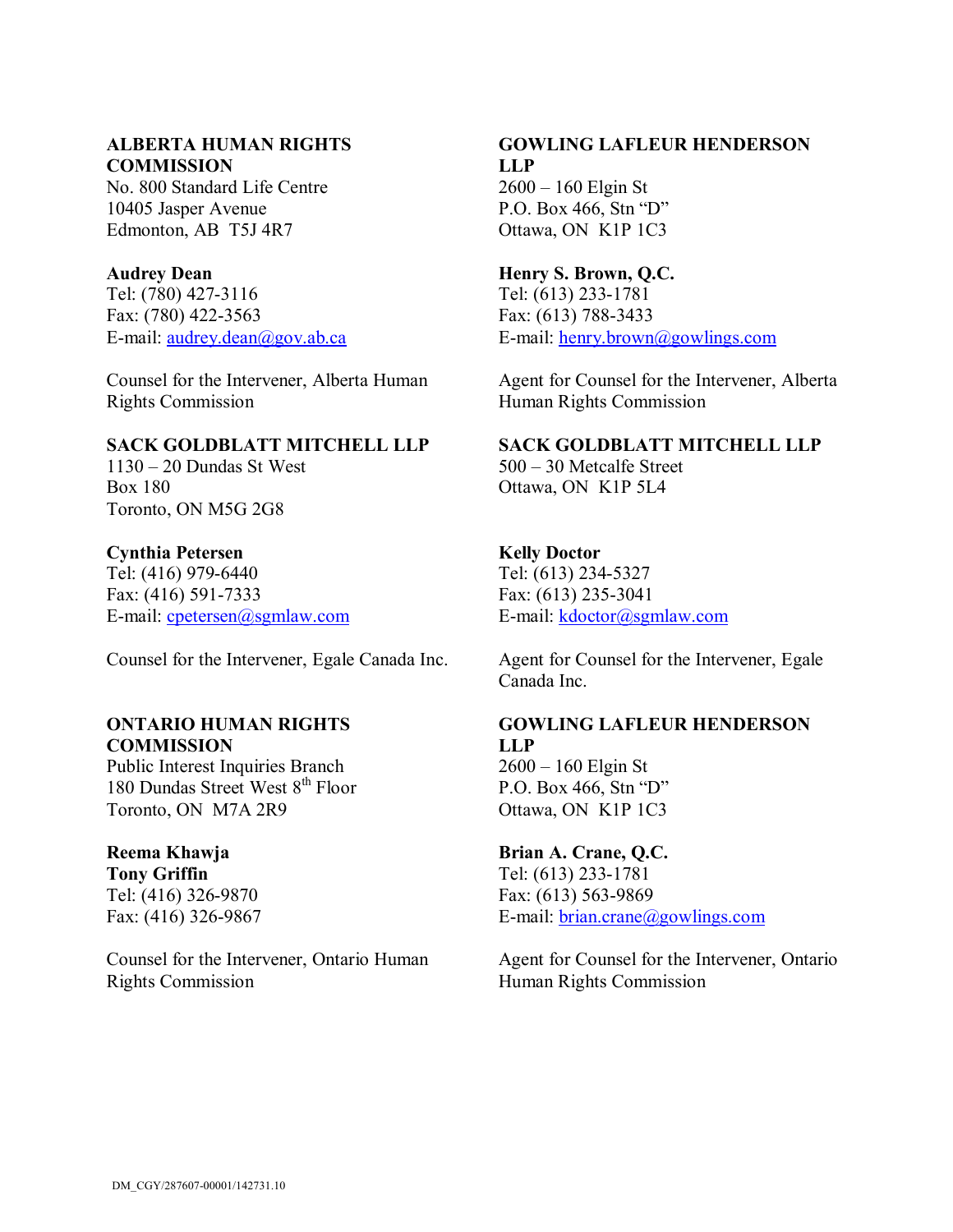#### **LERNERS LLP**

130 Adelaide Street West Suite 2400 Toronto, ON M5H 3P5

#### **Mark J. Freiman**

Tel: (416) 601-2370 Fax: (416) 867-2453 E-mail: [mfreiman@lerners.ca](mailto:mfreiman@lerners.ca)

Counsel for the Intervener, Canadian Jewish Congress

#### **WOMEN'S LEGAL EDUCATION AND ACTION FUND** 703 – 60 St. Clair Ave. E

Toronto, ON M4T 1N5 **Joanna L. Birenbaum Jo-Ann R. Kolmes** Tel: (416) 595-7170 Ext. 223 Fax: (416) 595-7191 E-mail: [j.birenbaum@leaf.ca](mailto:j.birenbaum@leaf.ca)

Counsel for the Intervener, Women's Legal Education and Action Fund

## **STOCKWOODS LLP**

150 King Street West Suite 2512 Toronto, ON M5H 1J9

### **M. Philip Tunley**

Tel: (416) 593-7200 Fax: (416) 593-9345 E-mail: [philt@stockwoods.ca](mailto:philt@stockwoods.ca)

Counsel for the Intervener, Canadian Journalists for Free Expression

## **BLAKE, CASSELS & GRAYDON LLP**

45 O'Connor Street  $20^{th}$  Floor Ottawa, ON K1P 1A4

#### **Nancy K. Brooks**

Tel: (613) 788-2200 Fax: (613) 788-2247 E-mail: [nancy.brooks@blakes.com](mailto:nancy.brooks@blakes.com)

Agent for Counsel for the Intervener, Canadian Jewish Congress

#### **BORDEN LADNER GERVAIS LLP**

100 Queen Street, Suite 1100 Ottawa, ON K1P 1J9

### **Nadia Effendi**

Tel: (613) 237-5160 Fax: (613) 230-8842

Agent for Counsel for the Intervener, Women's Legal Education and Action Fund

## **CAVANAGH WILLIAMS CONWAY BAXTER LLP**

1111 Prince of Wales Drive Suite 401 Ottawa, ON K2C 3T2

# **Colin S. Baxter**

Tel: (613) 569-8558 Fax: (613) 569-8668 E-mail: [cbaxter@cwcb-law.com](mailto:cbaxter@cwcb-law.com)

Agent for Counsel for the Intervener, Canadian Journalist for Free Expression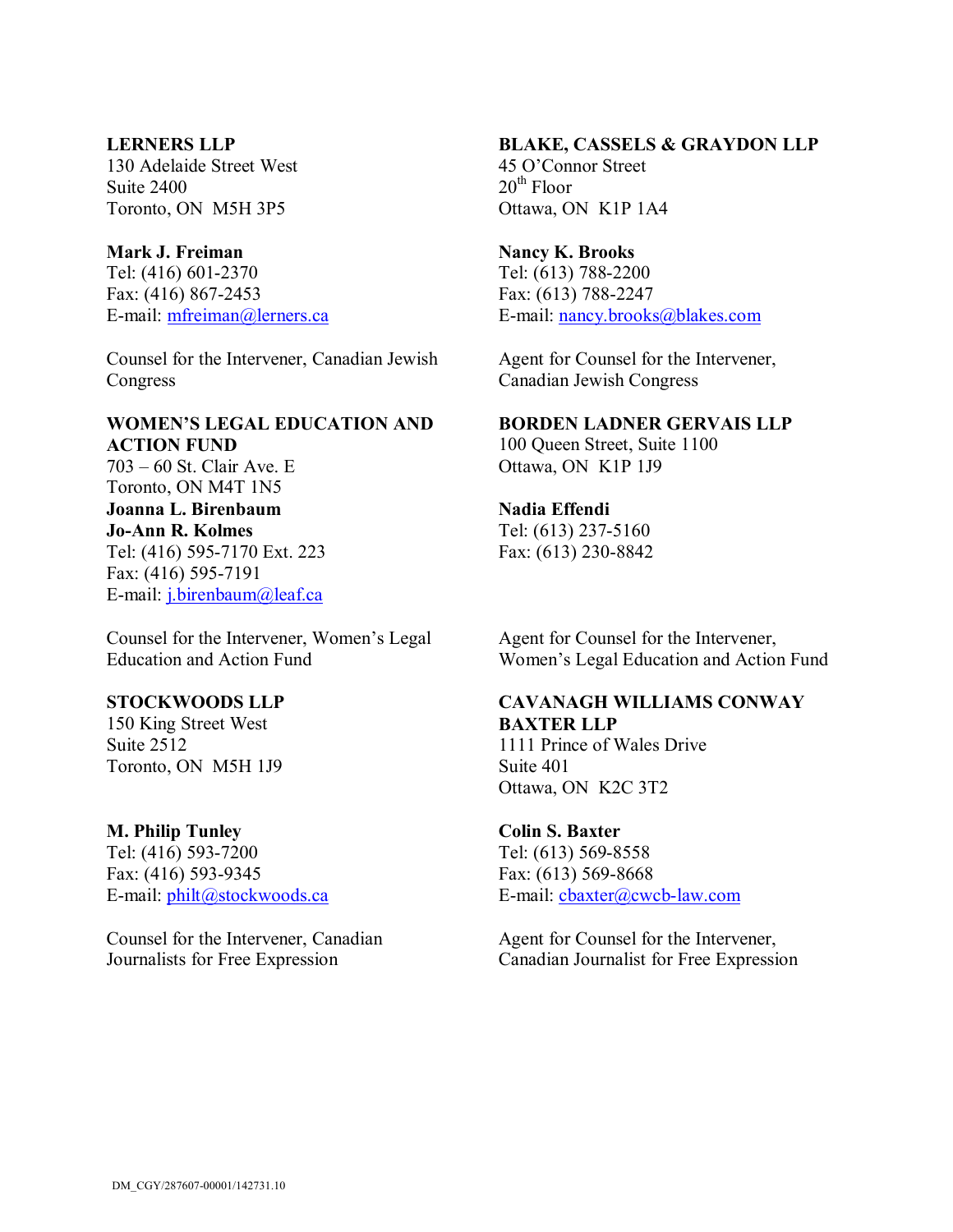#### **CANADIAN BAR ASSOCIATION**

225 Vaughan Street Suite 602 Winnipeg, MB R3C 1T7

## **David Matas**

Tel: (204) 944-1831 Fax: (204) 944-1494 E-mail: [dmatas@mts.net](mailto:dmatas@mts.net)

Counsel for the Intervener, Canadian Bar Association

## **MACPHERSON LESLIE & TYERMAN LLP** 1500 - 410 22<sup>nd</sup> Street East

Saskatoon, SK S7K 5T6

# **Shaunt Parthev, Q.C.**

**Ashley M. Smith** Tel: (306) 975-7100 Fax: (306) 975-7145 E-mail: [sparthev@mlt.com](mailto:sparthev@mlt.com)

Counsel for the Intervener, Northwest Territories Human Rights Commission and Yukon Human Rights Commission

## **BENNETT JONES LLP**

Suite 3400, P.O. Box 130 One First Canadian Place Toronto, ON M5X 1A4

## **Robert W. Staley Derek J. Bell Ranjan K. Agarwal** Tel: (416) 777-4857 Fax: (416) 863-1716 E-mail: [staleyr@bennettjones.ca](mailto:staleyr@bennettjones.ca)

Counsel for the Intervener, Christian Legal Fellowship

## **GOWLING LAFLEUR HENDERSON LLP** 2600 – 160 Elgin St

P.O. Box 466, Stn "D" Ottawa, ON K1P 1C3

## **Henry S. Brown, Q.C.**

Tel: (613) 233-1781 Fax: (613) 788-3433 E-mail: [henry.brown@gowlings.com](mailto:henry.brown@gowlings.com)

Agent for Counsel for the Intervener, Canadian Bar Association

## **MCMILLIAN LLP**

50 O'Connor Street' Suite 300 Ottawa, ON K1P 6L2

### **Eugene Meehan, Q.C.**

Tel: (613) 232-7171 Fax: (613) 231-3191 E-mail: [eugene.meehan@mcmillan.ca](mailto:eugene.meehan@mcmillan.ca)

Agent for Counsel for the Intervener, Northwest Territories Human Rights Commission and Yukon Human Rights Commission

### **BENNETT JONES LLP**

1900 – 45 O'Conner Street World Exchange Plaza Ottawa, ON K1P 1A4

#### **Sheridan Scott**

Tel: (613) 683-2302 Fax: (613) 683-2323 E-mail: [scotts@bennettjones.com](mailto:scotts@bennettjones.com)

Agent for Counsel for the Intervener, Christian Legal Fellowship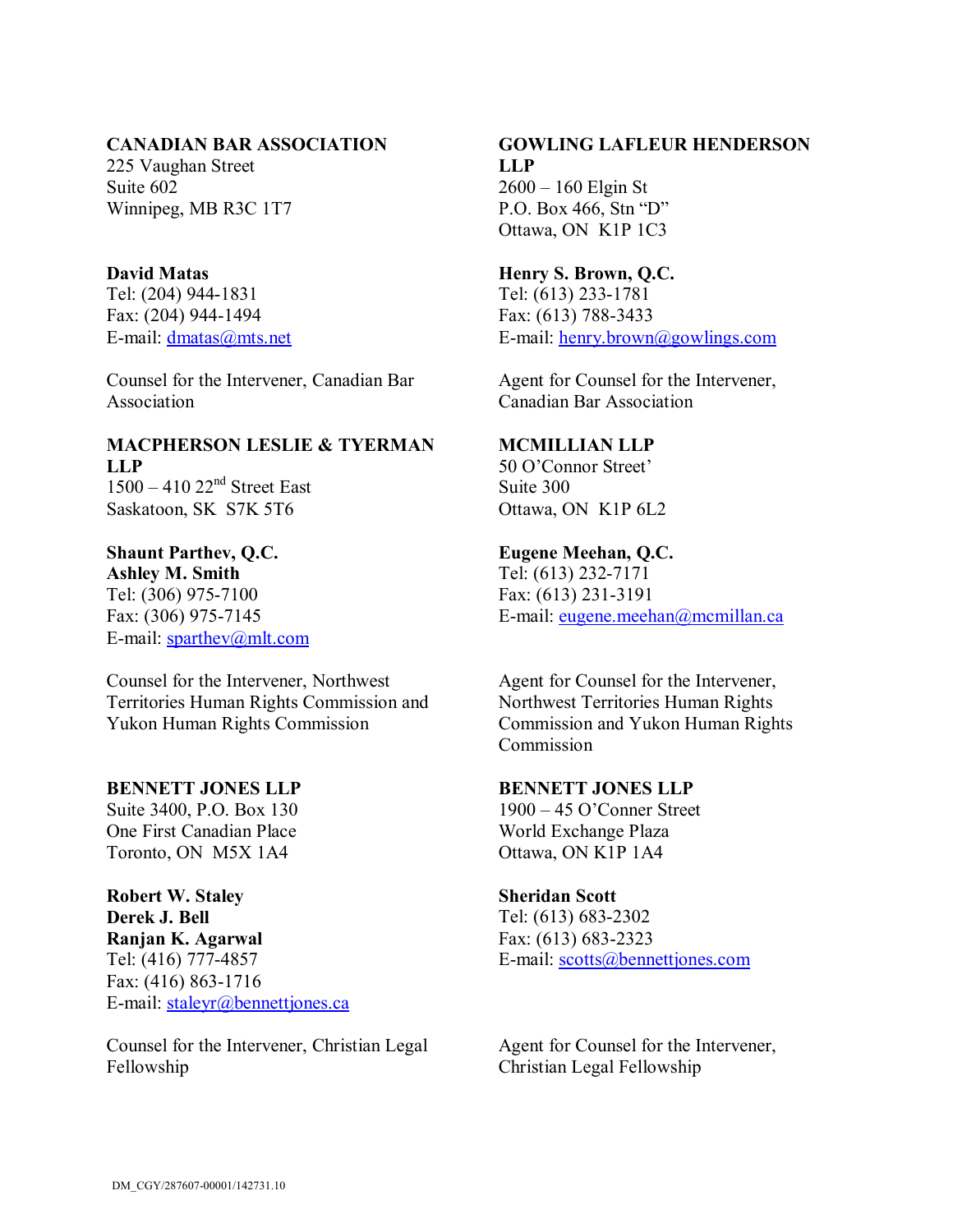**DALE, STREIMAN & KURZ** 480 Main St. N Brampton, ON L6V 1P8

#### **Marvin Kurz**

Tel: (905) 455-7300 Fax: (905) 455-5848

Counsel for the Intervener, League for Human Rights of B'Nai Brith Canada

### **EVANGELICAL FELLOWSHIP OF CANADA** 130 Alberta Street, Suite 1810 Ottawa, ON K1P 5G4

**Donald E.L. Hutchinson** Tel: (613) 233-9868 Ext 330 Fax: (613) 233-0301 E-mail: [hutchd@efc-canada.com](mailto:hutchd@efc-canada.com)

Counsel for the Intervener, Evangelical Fellowship of Canada

# **SYMES & STREET**

133 Lowther Ave Toronto, ON M5R 1E4

#### **Beth Symes**

**Ben Millard** Tel: (416) 920-3030 Fax: (416) 920-3033

Counsel for the Intervener, United Church of Canada

## **GOWLING LAFLEUR HENDERSON LLP** 2600 – 160 Elgin St P.O. Box 466, Stn "D" Ottawa, ON K1P 1C3

#### **Henry S. Brown, Q.C.**

Tel: (613) 233-1781 Fax: (613) 788-3433 E-mail: [henry.brown@gowlings.com](mailto:henry.brown@gowlings.com)

Agent for Counsel for the Intervener, League for Human Rights of B'Nai Brith Canada

#### **BORDEN LADNER GERVAIS LLP**

100 Queen Street, Suite 1100 Ottawa, ON K1P 1J9

## **Nadia Effendi**

Tel: (613) 237-5160 Fax: (613) 230-8842

Agent for Counsel for the Intervener, United Church of Canada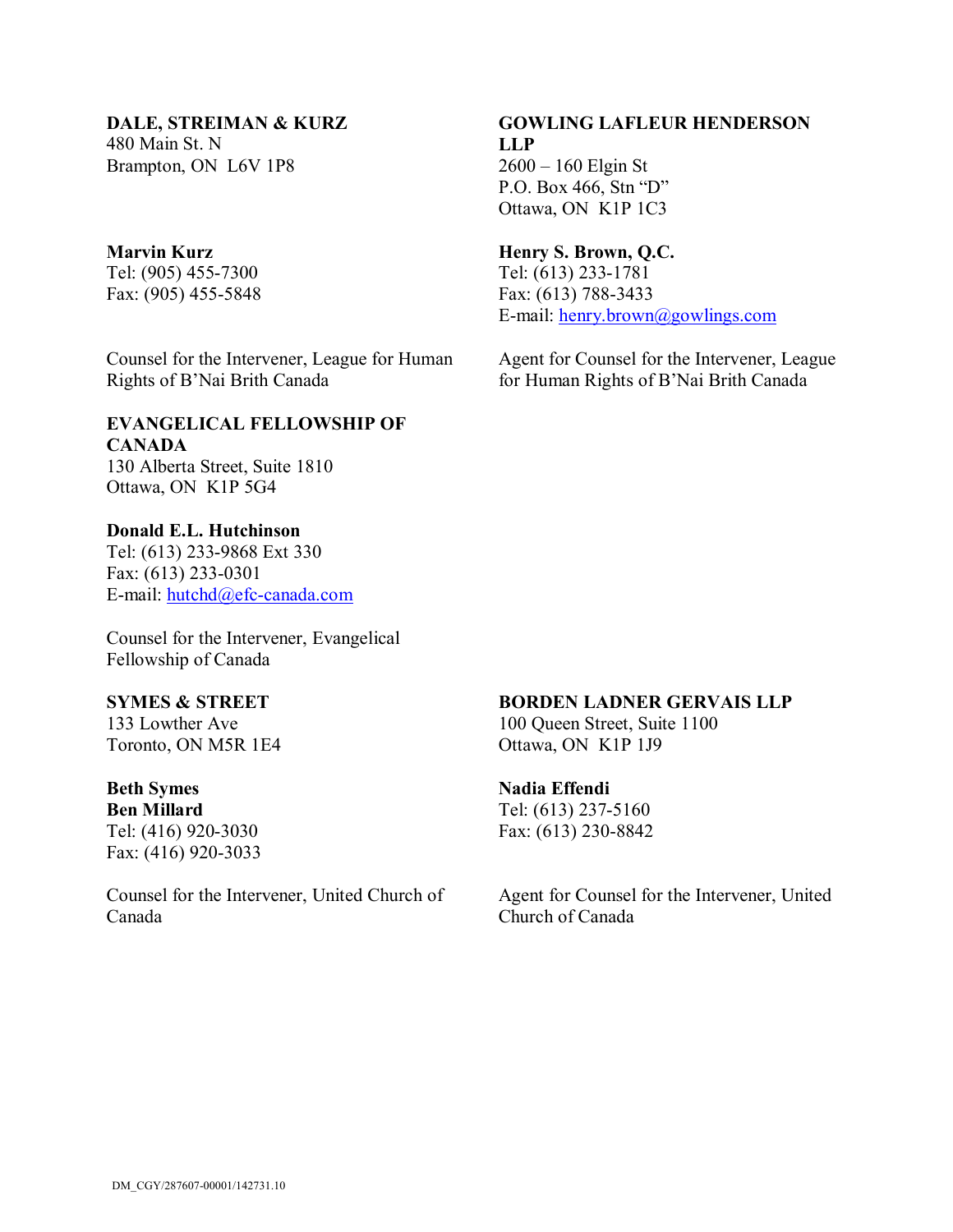#### **MCKERCHER LLP**

374 Third Avenue South Saskatoon, SK S7K 1M5

### **David M. A. Stack**

Tel: (306) 664-1277 Fax: (306) 653-2669 E-mail: [d.stack@mckercher.ca](mailto:d.stack@mckercher.ca)

Counsel for the Intervener, Assembly of First Nations, Federation of Saskatchewan Indian Nations and Métis Nation-Saskatchewan

## **BULL, HOUSSER & TUPPER LLP**

3000 – 1055 West Georgia Street Vancouver, BC V6E 3R3

## **Ryan D.W. Dalziel**

**Erica J. Toews** Tel: (604) 641-4881 Fax: (604) 646-2671 E-mail: [rdd@bht.com](mailto:rdd@bht.com)

Counsel for the Intervener, Catholic Civil Rights League and Faith and Freedom Alliance

#### **AFRICAN CANADIAN LEGAL CLINIC**

18 King Street East Suite 901 Toronto, ON M5C 1C4

**Sunil Gurmukh Moya Teklu** Tel: (416) 214-4747 Ext 26 Fax: (416) 214-4748 E-mail: [gurmuks@lao.on.ca](mailto:gurmuks@lao.on.ca)

Counsel for the Intervener, African Canadian Legal Clinic

## **GOWLING LAFLEUR HENDERSON LLP** 2600 – 160 Elgin St

P.O. Box 466, Stn "D" Ottawa, ON K1P 1C3

## **Henry S. Brown, Q.C.**

Tel: (613) 233-1781 Fax: (613) 788-3433 E-mail: [henry.brown@gowlings.com](mailto:henry.brown@gowlings.com)

Agent for Counsel for the Intervener, Assembly of First Nations, Federation of Saskatchewan Indian Nations and Métis Nation-Saskatchewan

# **GOWLING LAFLEUR HENDERSON LLP**

2600 – 160 Elgin St P.O. Box 466, Stn "D" Ottawa, ON K1P 1C3

## **Brian A. Crane, Q.C.**

Tel: (613) 233-1781 Fax: (613) 563-9869 E-mail: [brian.crane@gowlings.com](mailto:brian.crane@gowlings.com)

Agent for Counsel for the Intervener, Catholic Civil Rights League and Faith and Freedom Alliance

#### **SOUTH OTTAWA COMMUNITY LEGAL SERVICES**

406 – 1355 Bank St. Ottawa, ON K1H 8K7

### **Gary Stein**

Tel: (613) 733-0140 Fax: (613) 733-0401

Agent for Counsel for the Intervener, African Canadian Legal Clinic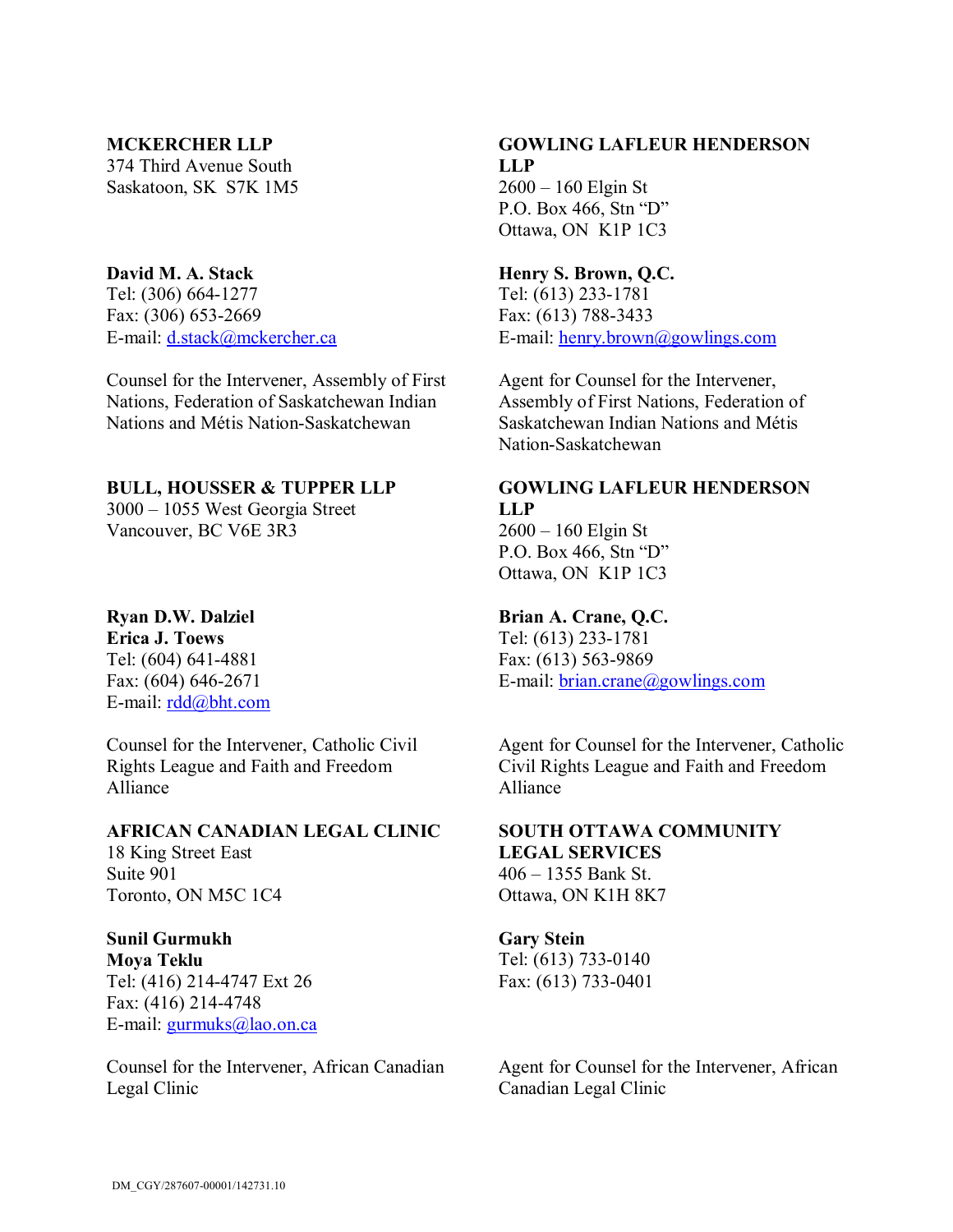# **TABLE OF CONTENTS**

| <b>PART I</b>   |                                                                                                                                                                                                                  |
|-----------------|------------------------------------------------------------------------------------------------------------------------------------------------------------------------------------------------------------------|
| <b>PART II</b>  |                                                                                                                                                                                                                  |
| <b>PART III</b> |                                                                                                                                                                                                                  |
|                 | A. Religious belief ought not insulate one from consequences<br>under s. $14(1)(b)$ of the <i>code</i> , where the specific exercise of<br>religious expression attacks the dignity and value of an identifiable |
|                 | B. Tolerance of prejudice against gays and lesbians, resulting in<br>unequal treatment of sexual orientation as an enumerated ground<br>of discrimination under the code is not appropriate under the            |
|                 | (1) Eliminating the distinction between attacks on sexual<br>conduct versus sexual orientation, where the context identifies                                                                                     |
|                 | (2) The equality of sexual orientation as an enumerated                                                                                                                                                          |
| <b>PART IV</b>  |                                                                                                                                                                                                                  |
| <b>PART V</b>   | <b>ORDER REQUESTED &amp; POSITION OF THE INTERVENERS10</b>                                                                                                                                                       |
| <b>PART VI</b>  |                                                                                                                                                                                                                  |
| <b>PART VII</b> |                                                                                                                                                                                                                  |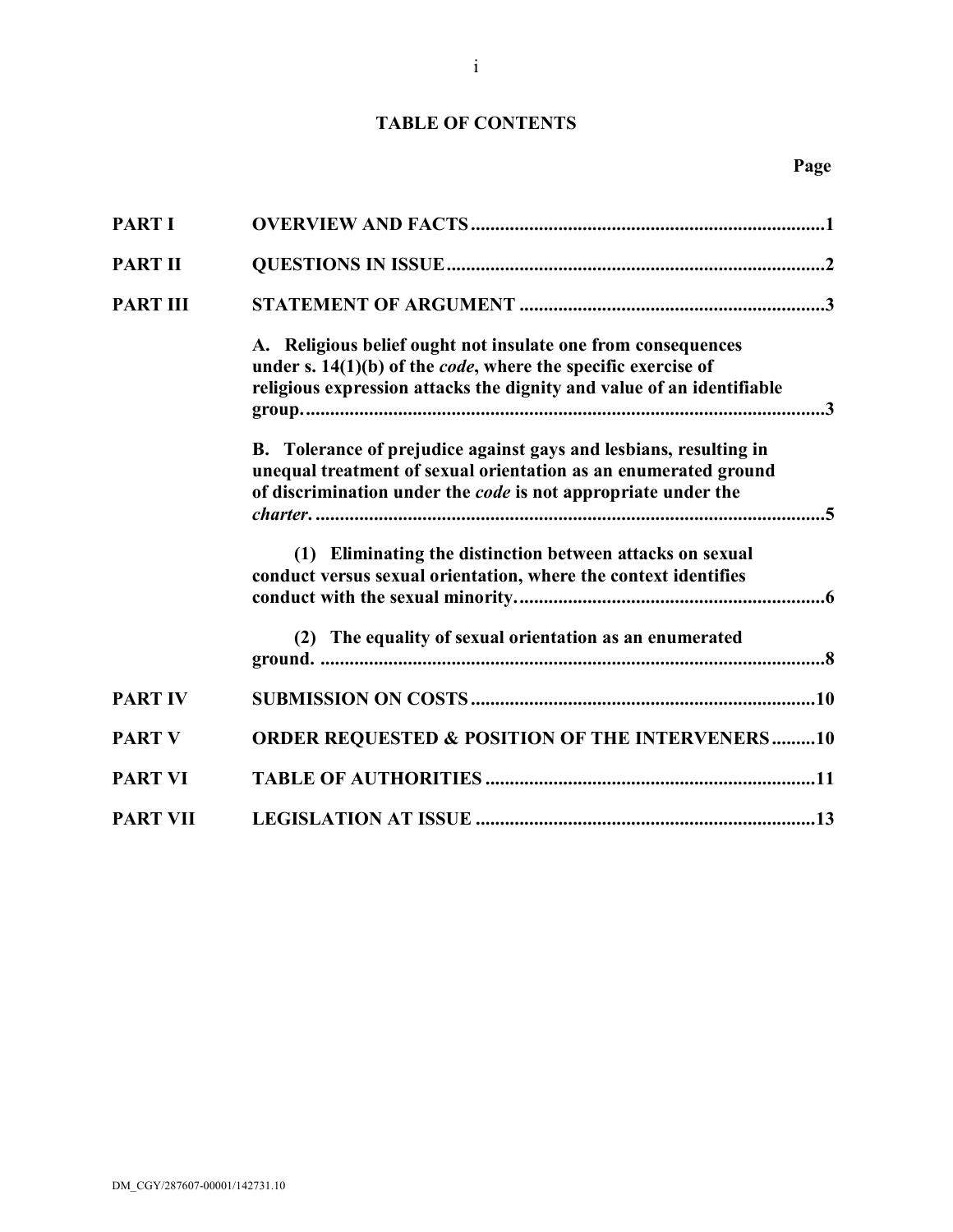#### **PART I OVERVIEW AND FACTS**

- 1. The Canadian Unitarian Council (the "**CUC**"), is the national association of Unitarian and Unitarian Universalist congregations in Canada. The Unitarian Congregation of Saskatoon (the "**UCS**") is a member congregation of the CUC. The CUC and the UCS (collectively, the "**Unitarian Denomination**") were jointly granted leave to intervene in this appeal of the decision by the Saskatchewan Court of Appeal, $<sup>1</sup>$  pursuant to the order</sup> of Justice Abella dated June 10, 2011.
- 2. This appeal raises issues regarding the balancing of the freedom of expression, the freedom of religion and the right to equality found within the *Canadian Charter of Rights and Freedoms* (the "*Charter*"). 2 The Unitarian Denomination is well situated to make submissions in this regard. Of the principles that Unitarianism affirms and promotes, $3$ four are most relevant to the outcome of this Appeal:
	- (a) The inherent worth and dignity of every person;
	- (b) Justice, equity, and compassion in human relations;
	- (c) A free and responsible search for truth and meaning; and
	- (d) The right of conscience and the use of the democratic process within our congregations and in society at large.
- 3. The Unitarian Denomination submits that the Court of Appeal Decision incorrectly insulated religious expression from consequences under s. 14(1)(b) of the *Saskatchewan Human Rights Code*, S.S. 1979, c. S-24.1, as amended (the "*Code*"). Moreover the Court of Appeal applied prejudicial contextual factors in its analysis, resulting in unequal treatment of sexual orientation as an enumerated ground under the *Code*.
- 4. The Unitarian Denomination is particularly concerned with the Court of Appeal's analysis of the Respondent's flyers described as Schedules "D" and "E" within the Court

<sup>1</sup> *Whatcott v. Saskatchewan (Human Rights Tribunal)*, 2010 SKCA 26 at para 1, 317 DLR (4th) 69 (QL) [*Court of Appeal Decision*]: Record of the Appellant, Tab 5.

<sup>2</sup> Part I of *The Constitution Act*, 1982, Schedule B of the *Canada Act 1982* (U.K.), 1982, c.11.

<sup>&</sup>lt;sup>3</sup> Affidavit of Jennifer Dickson sworn April 26, 2011 (filed April 29, 2011) at para. 6.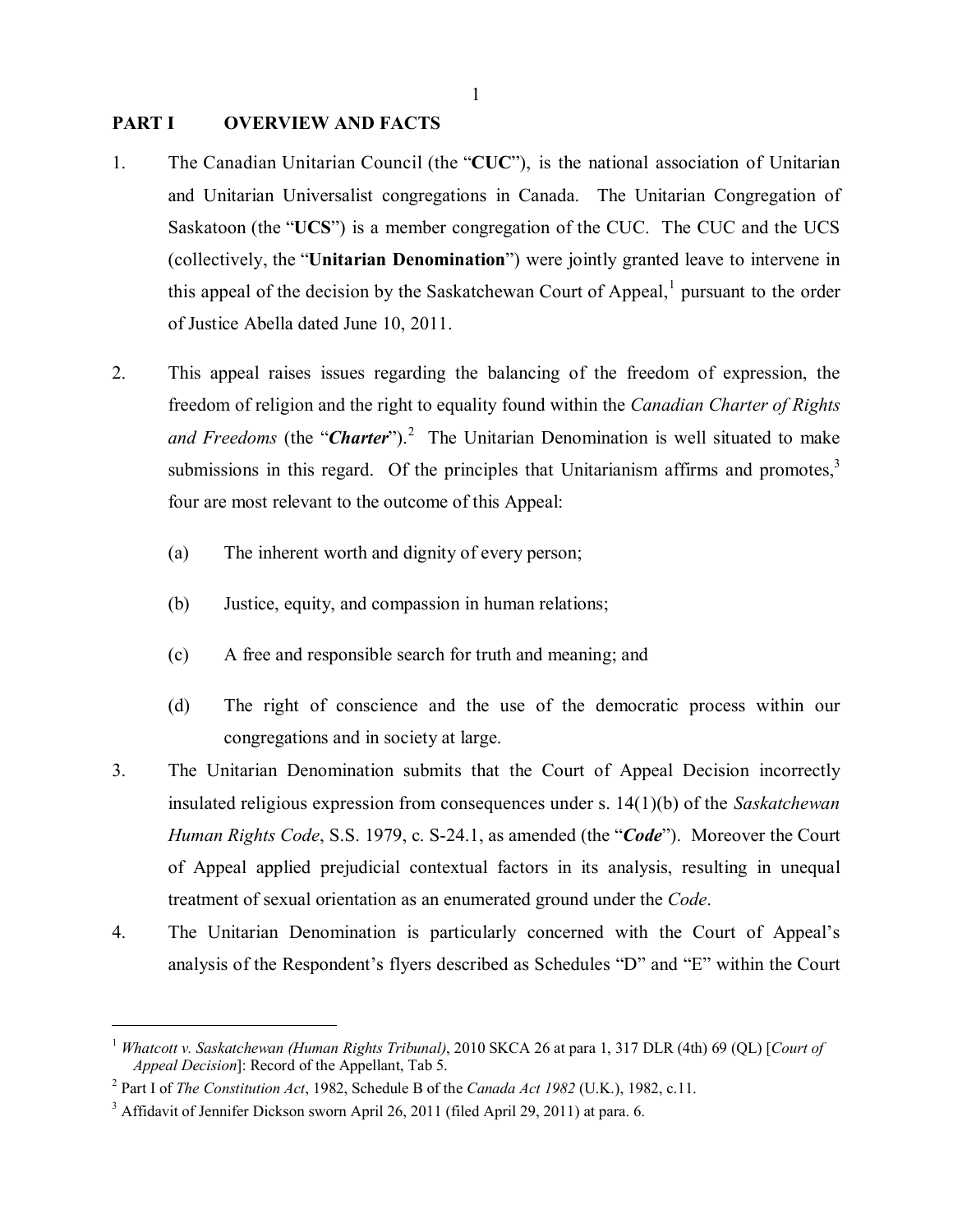of Appeal Decision (the "**Respondent's Flyers**"). Schedule "D" is titled "Keep Homosexuality out of Saskatoon's Public Schools !" and reads in part:

"Now the homosexuals want to share their filth and propaganda with Saskatchewan's children…We also believe that for sodomites and lesbians who want to remain in their lifestyle and proselytize vulnerable young people that civil law should discriminate against them…Our children will pay the price in disease, death, abuse and ultimately eternal judgment if we do not say no to the sodomite desire to socialize your children into accepting something that is clearly wrong".<sup>4</sup>

The original form of Schedule "E" reads in part "Break the Silence! Sodomites are 430 times more likely to acquire Aids  $\&$  3 times more likely to sexually abuse children!".<sup>5</sup>

## **PART II QUESTIONS IN ISSUE**

- 5. Issues 1-4 raised by the Appellant consider whether s. 14(1)(b) of the *Code*, infringes s. 2(b) or s. 2(a) of the *Charter*, and whether such infringement is justified under s. 1 of the *Charter*. The Unitarian Denomination agrees with the Appellant's conclusion as to the constitutionality of s. 14(1)(b) of the *Code*, but will not restate the constitutional analysis.
- 6. If this Honourable Court holds s. 14(1)(b) of the *Code* to be constitutionally valid, then Issue 5 raised by the Appellant considers whether the Saskatchewan Court of Appeal erred by finding that the Respondent's Flyers did not contravene s. 14(1)(b) of the *Code*. The Unitarian Denomination takes no position with respect to the conclusion of the Court of Appeal, but instead submits that the reasoning of the court below requires reconsideration. The Unitarian Denomination submits that the following questions are raised in this appeal:
	- (a) Should religious belief insulate one from consequences under s. 14(1)(b) of the *Code*, where the specific exercise of religious expression attacks the dignity and value of an identifiable group; and
	- (b) Is tolerance of prejudice against gays and lesbians, resulting in unequal treatment of sexual orientation as an enumerated ground of discrimination under the *Code*, as demonstrated in the Court of Appeal Decision, appropriate under the *Charter*?

<sup>4</sup> Tribunal Exhibit: Record of the Appellant, Tab 18 at 271.

 $<sup>5</sup>$  Tribunal Exhibit: Record of the Appellant, Tab 18 at 272.</sup>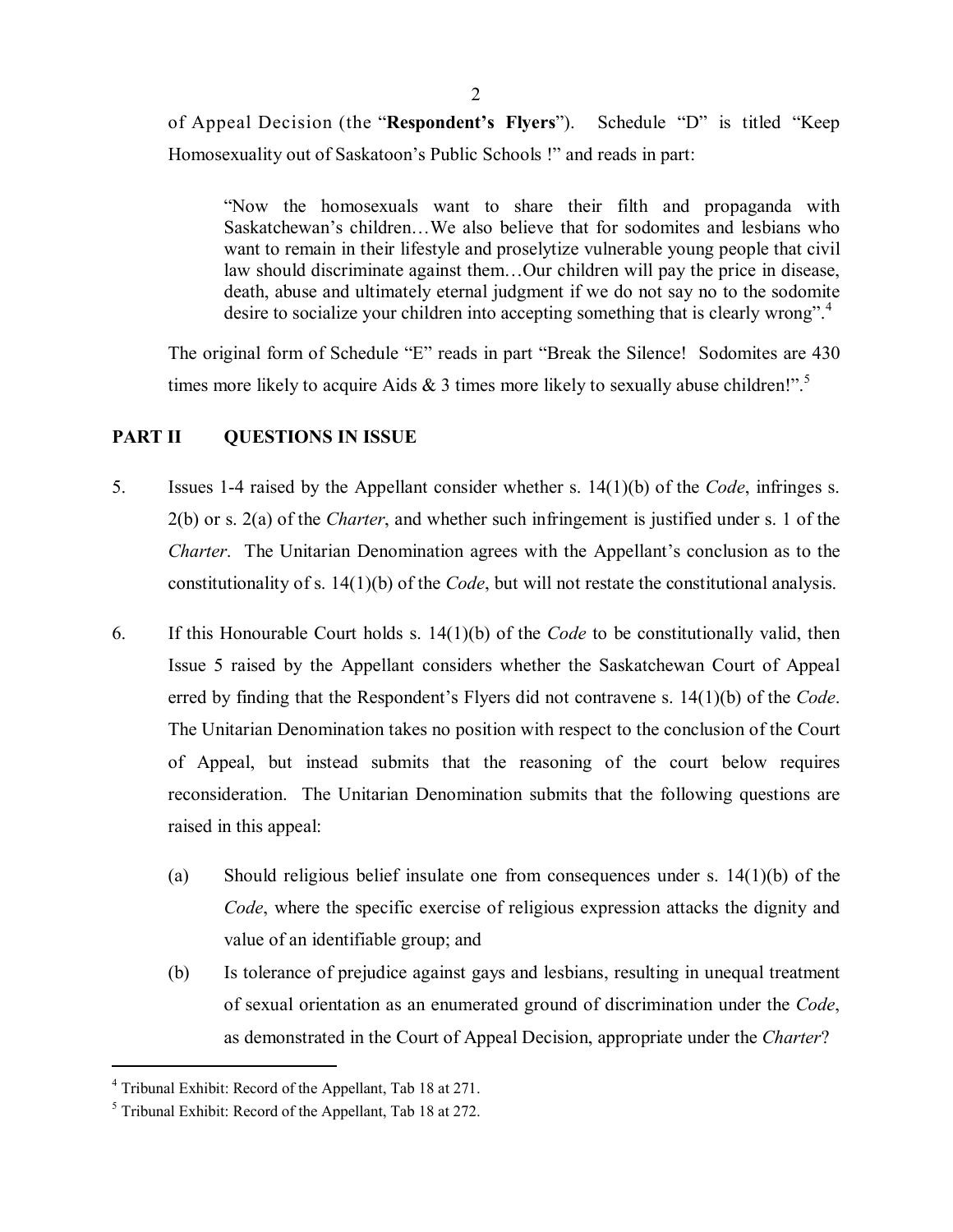7. The Unitarian Denomination submits that the answer to both questions should be no.

## **PART III STATEMENT OF ARGUMENT**

- **A. Religious belief ought not insulate one from consequences under s. 14(1)(b) of the** *Code***, where the specific exercise of religious expression attacks the dignity and value of an identifiable group.**
- 8. There are reasonable limits to religious expression. The Unitarian Denomination strongly advocates for the freedom of religious thought, while also endorsing reasonable limits on religious expression, particularly where that expression causes unreasonable harm to an identifiable group. As this Honourable Court has affirmed, reasonable limits are necessary to protect the fundamental rights and freedoms of others.<sup>6</sup> Religion has a place in the public sphere, but the public sphere must be open to all members of society. Religion cannot be determinative of participation within the public sphere. Religion cannot use morality as a sword to harm a protected group.
- 9. In a pluralistic society religious expression must be reasonably limited where such expression interferes with the benefit of the equality guarantee.<sup>7</sup> Hate speech limits the self-development and growth of the targeted group, contrary to the principles of Unitarianism, contrary to the purposes of religious pursuit generally and ultimately, contrary to the *Charter*. The Unitarian Denomination submits that at the core of the equality guarantee is the freedom to participate in society.
- 10. Unitarianism embraces a variety of beliefs, as the membership of the Unitarian Denomination is based on adherence to core principles, rather than on theological beliefs, which may be divergent between individual members. In the broader context of a pluralistic society, balancing the freedom of religious belief does not require the tolerance of hateful prejudice. Limits must be placed where religious expression causes an unacceptable level of harm to others. The use of polemical language is not at issue in this Appeal. The issue is the content of the Respondent's Flyers, which express a message of exclusion and seek to disenfranchise and promote hatred of an identifiable group.

<sup>6</sup> *R. v. Big M Drug Mart Ltd.* [1985] 1 SCR 295 at paras. 94-95 (QL): Appellant's Book of Authorities ("**ABA**"), Tab 16. *Syndicat Northcrest v. Amselem*, 2004 SCC 47, [2004] 2 SCR 551 at paras. 62-63 & 178 (QL) [*Amselem*]: ABA, Tab 25.

<sup>7</sup> *Amselem*, *ibid* at para. 87: ABA, Tab 25.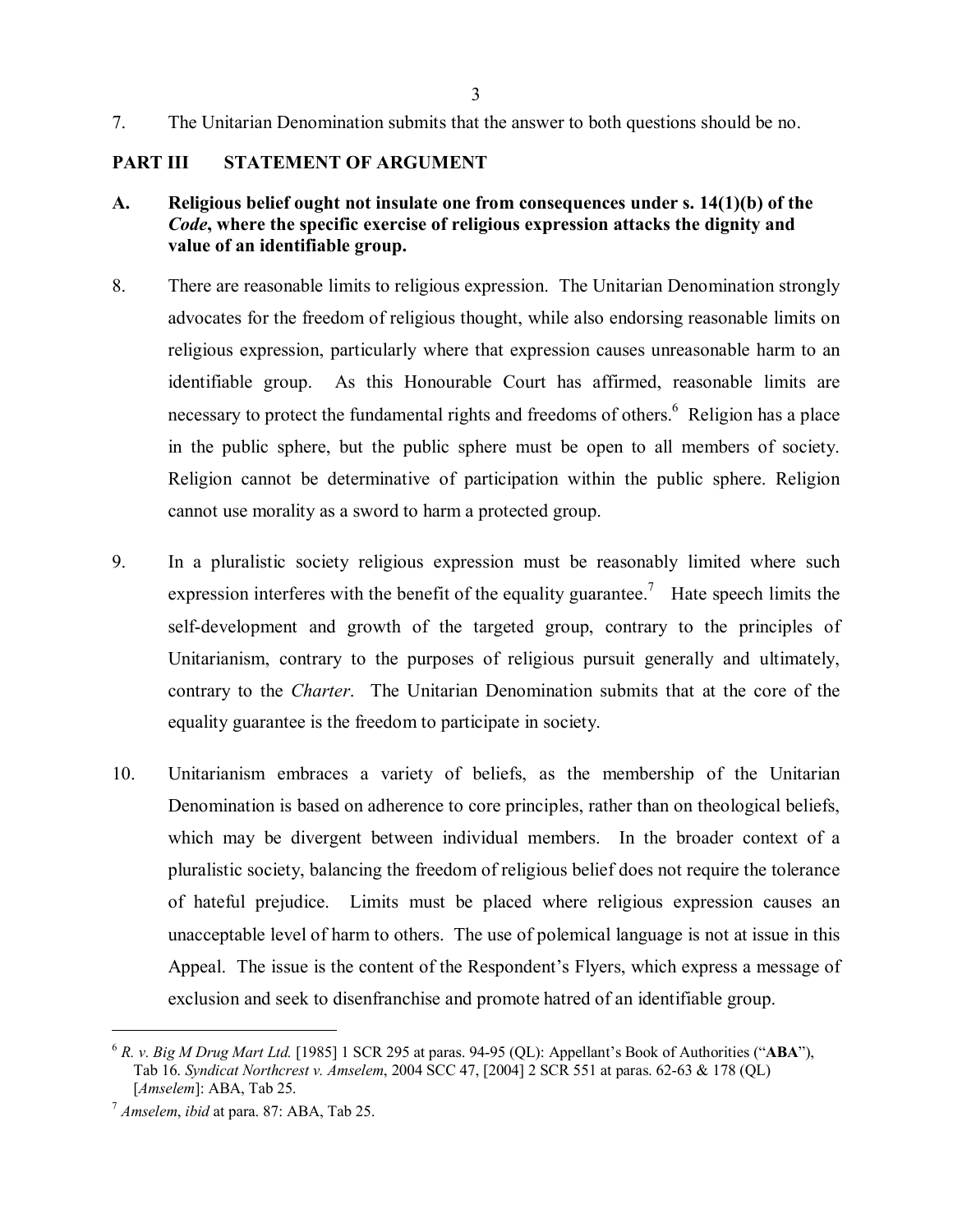- 11. Even religiously motivated expression can cause harm to targeted groups, when the expression rises to the level of hatred. Religiously inspired hatred cannot be vindicated by the overall messages of love, tolerance and forgiveness common to many religions.<sup>8</sup> The respondent in this Appeal is Mr. Whatcott, not the teachings or interpretations of Christianity. Morality is often tied to religious belief, as it is for the Respondent. In a pluralistic society different conceptions of morality must co-exist and moral debate should flourish in a free and responsible search for truth and meaning.
- 12. However, the Respondent's message is distinguishable from free and responsible moral debate because the conclusion it seeks is the exclusion and disenfranchisement of sexual minorities. Schedule "D" warns against the sharing of homosexual filth and propaganda in Saskatoon schools, urges against the acceptance of homosexuality as something that is clearly wrong, and calls for "civil law [to] discriminate against them". Schedule "D" exhibits several of the hallmarks of hate, $\frac{9}{2}$  including (1) the portrayal of sexual minorities as dangerous by nature, (2) dehumanizing same-sex attraction and relationships, and (3) calling for exclusion from schools and laws to discriminate against sexual minorities. In addition, Schedule "E" seeks to pass off prejudice as truth.
- 13. Contrary to the reasons of Smith J.A.,  $^{10}$  the Respondent's Flyers are distinguishable from debates of male circumcision in Judaism, the use of artificial birth control in Roman Catholicism and the exclusion of women from leadership positions in various religions in that none of the aforementioned debates impugn the dignity or value of the groups at issue, nor seek to exclude their membership from participation in important institutions of Canadian society. Debate regarding the wearing of a niqab while receiving public services flourishes without impediment, without attempting to exclude and disqualify the group in question from participation in society.<sup>11</sup>

<sup>&</sup>lt;sup>8</sup> Bruce MacDougall, "Silence in the Classroom: Limits on Homosexual Expression and Visibility in Education and the Privileging of Homophobic Religious Ideology" (1998) 61 Sask.L.R. 41 at paras. 43-53 [MacDougall]: Tab 13.

<sup>9</sup> *Warman v. Kouba* [2006] CHRD No. 50 at paras. 23-77 (QL): ABA, Tab 29.

<sup>10</sup> *Court of Appeal Decision*, *supra* note 1 at para. 130: Record of the Appellant, Tab 5.

<sup>11</sup> Sarah Boesveld, "No veil or no service from public institutions, new bill urges Quebeckers" *The Globe and Mail* (25 March 2010): Tab 8.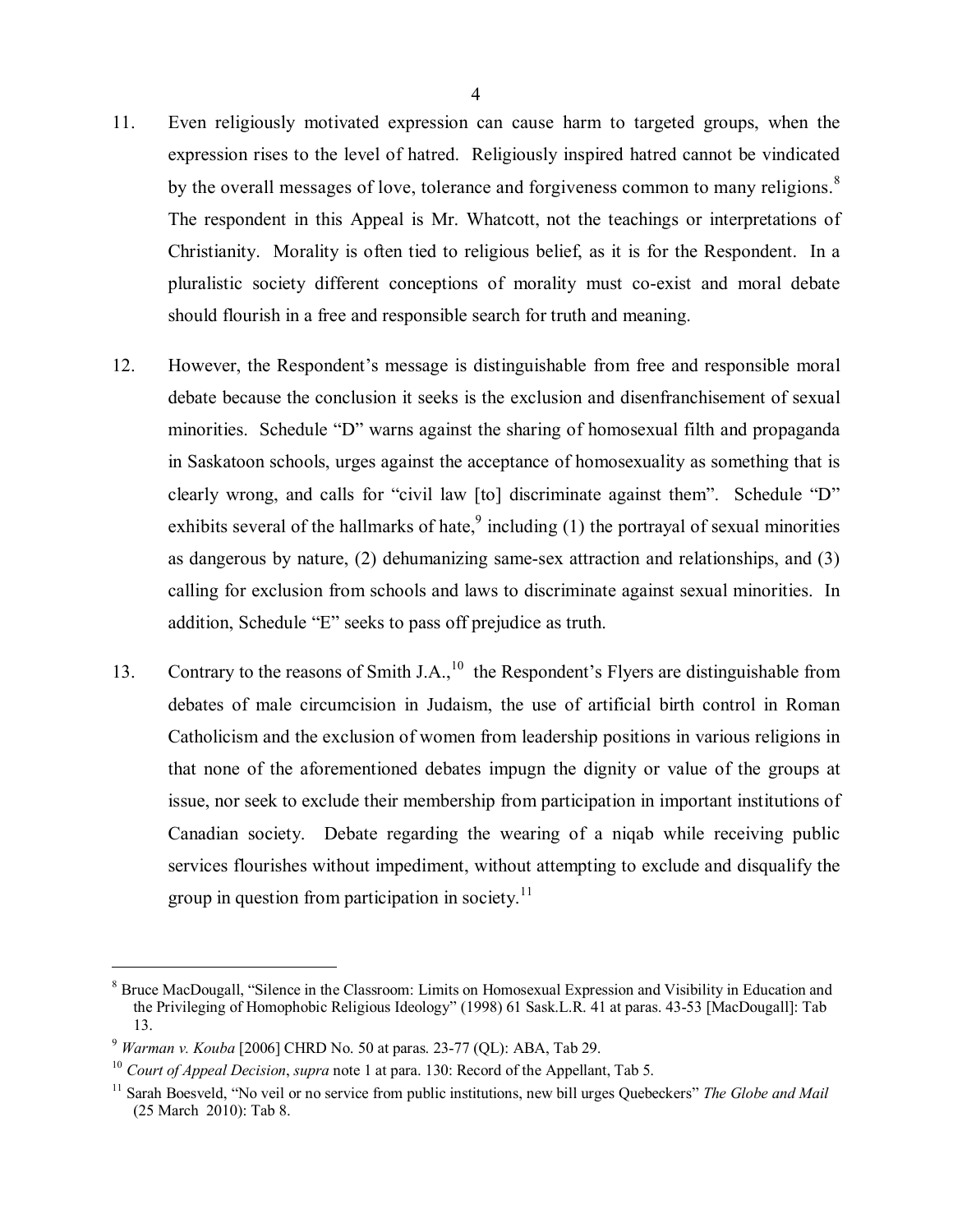- 14. In a pluralistic society of different religions and varying conceptions of morality, s. 14(1)(b) of the *Code* is a reasonable alternative to the unregulated promotion of hatred, including religiously inspired hatred.<sup>12</sup> Section 14(1)(b) is a remedial provision that promotes tolerance, consistent with both the Unitarian and the *Charter* principles recognizing the inherent worth and dignity of every person. Furthermore, s. 14(1)(b) is a reasonable restriction on publication because: (1) it is a legislated restriction that balances conflicting constitutional rights and values, (2) which is applied by expert tribunals, (3) according to legal standards directed by courts.
- 15. The Unitarian Denomination submits that sexual minorities must be comfortable in being citizens in Canadian society. Regardless of one's view on the existence or destination of the human soul, we currently inhabit a pluralistic society, one where sexual identity cannot be determinative of acceptance, inclusion and participation. A singular vision of morality and opposition to same-sex relationships cannot be given *carte blanche* in a pluralistic, democratic society governed by the Constitution, where members are protected by the *Charter*.

## **B. Tolerance of prejudice against gays and lesbians, resulting in unequal treatment of sexual orientation as an enumerated ground of discrimination under the** *Code* **is not appropriate under the** *Charter***.**

16. Prejudice against sexual minorities, including gays and lesbians, remains prevalent in Canada.<sup>13</sup> Moreover, the tolerance of prejudice is evident in Canadian institutions.<sup>14</sup> The Unitarian Denomination submits that tolerated prejudice is evident in several aspects of the Court of Appeal Decision, the effect of which is to provide unequal protection to sexual orientation as an enumerated ground under the *Code*. Tolerated prejudice is evident (1) in the characterization of the impugned flyers as engaged in a morality debate that distinguishes between sexual conduct and sexual orientation, and (2) in affording greater protection to expression that debates the membership and role of sexual minorities within society, without proper consideration of the equality guarantee under the *Charter*.

<sup>&</sup>lt;sup>12</sup> See MacDougall, *supra* note 8 at paras. 56-61: Tab 13.

<sup>&</sup>lt;sup>13</sup> Rod Mickleburgh, "Vancouver gay bashing ruled a hate crime" *The Globe and Mail* (09 November 2010) 7: Tab 14.

<sup>&</sup>lt;sup>14</sup> Phil Fontaine, *Modern Racism in Canada: The Donald Gow Memorial Lecture 1998* (Kingston: Queen's University School of Public Policy) at 1-10: Tab 11.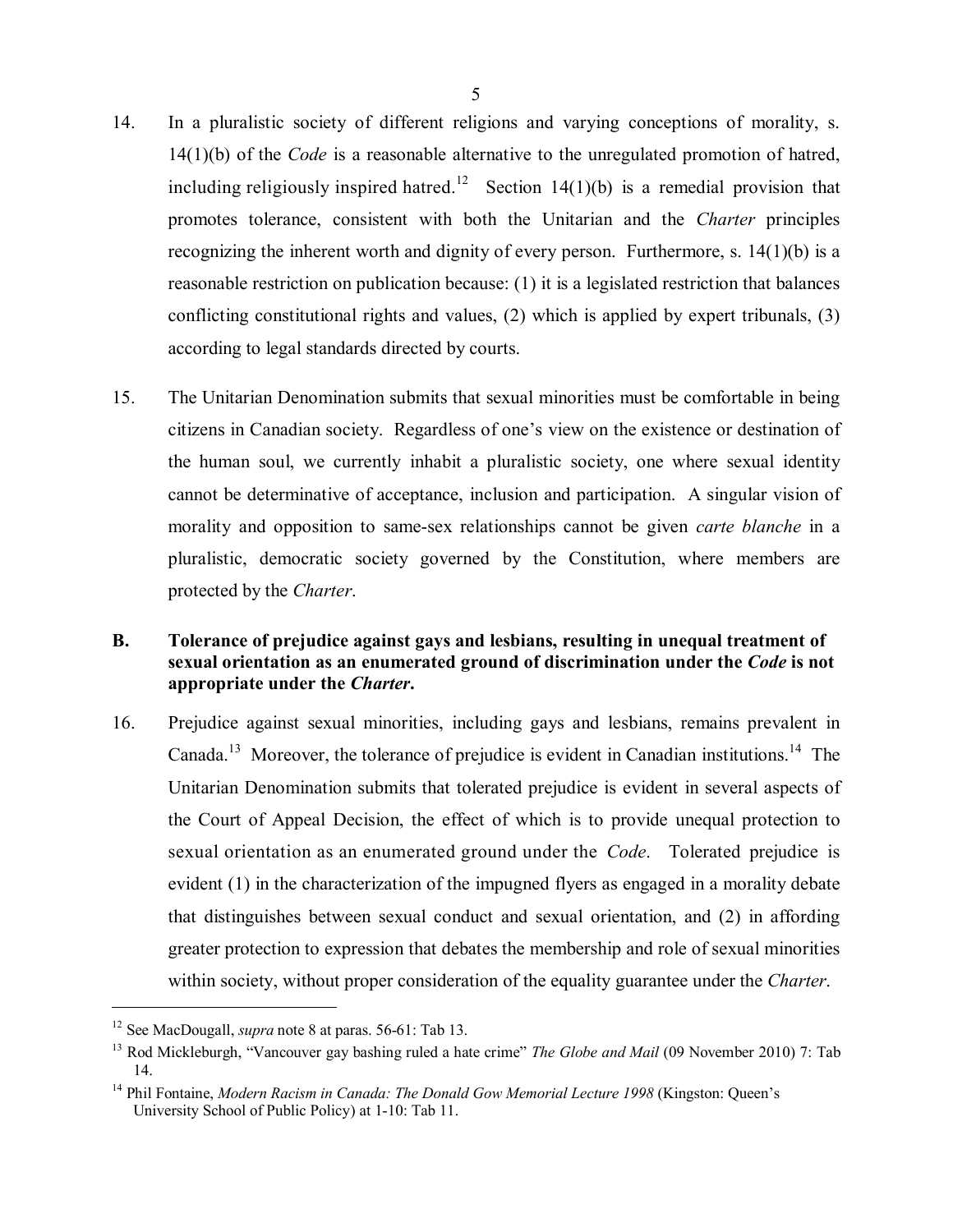## **(1) Eliminating the distinction between attacks on sexual conduct versus sexual orientation, where the context identifies conduct with the sexual minority**

- 17. The Unitarian Denomination agrees that context is of vital importance in adjudicating complaints made pursuant to s. 14(1)(b) of the *Code*. Context is crucial where impugned expression lies on a continuum from being merely offensive to reaching the level of hatred described by this Court in *Canada (Human Rights Commission) v. Taylor* as showing "unusually strong and deep-felt emotions of detestation, calumny and vilification".<sup>15</sup> Where expression—even polemical expression—falls on such a continuum must be guided by several contextual factors, which the Appellant highlights.<sup>16</sup>
- 18. The Unitarian Denomination submits that in the context of the Respondent's Flyers one cannot reasonably distinguish between attacks on sexual conduct and the sexual orientation of gays and lesbians. It is that very conduct that prominently defines these sexual minorities. By giving credence to the distinction between sexual conduct and sexual orientation,<sup>17</sup> the Court of Appeal incorrectly applied a contextual factor that is prejudicial to sexual minorities. This creates a dangerous precedent that may be used to justify hate and discrimination against identifiable groups, including sexual minorities, in the future.
- 19. Protecting sexual minorities presents challenges to the application of human rights and the equality guarantee because sexual orientation is an enumerated ground described by conduct. However, sexual orientation is no less deserving of protection than race, gender, or the other protected grounds. Moreover, human rights law already appreciates that conduct such as speaking with an accent,  $18$  or cooking foods with ethnic odours,  $19$ can be tied to an enumerated ground, and that discrimination based on the conduct at issue is truly prejudice against the enumerated ground.

<sup>15</sup> [1990] 3 SCR 892 [*Taylor*]: ABA, Tab 5.

<sup>&</sup>lt;sup>16</sup> Appellant's Factum at para. 53.

<sup>17</sup> *Court of Appeal Decision*, *supra* note 1 at paras. 134-36: Record of the Appellant, Tab 5.

<sup>18</sup> *Jones v. In 2 Business*, 2008 BCHRT 460 at para. 5 (QL): Tab 4.

<sup>19</sup> *Chauhan v. Norkam Seniors Housing Cooperative Association*, 2004 BCHRT 262 at para. 135 (WL): Tab 2.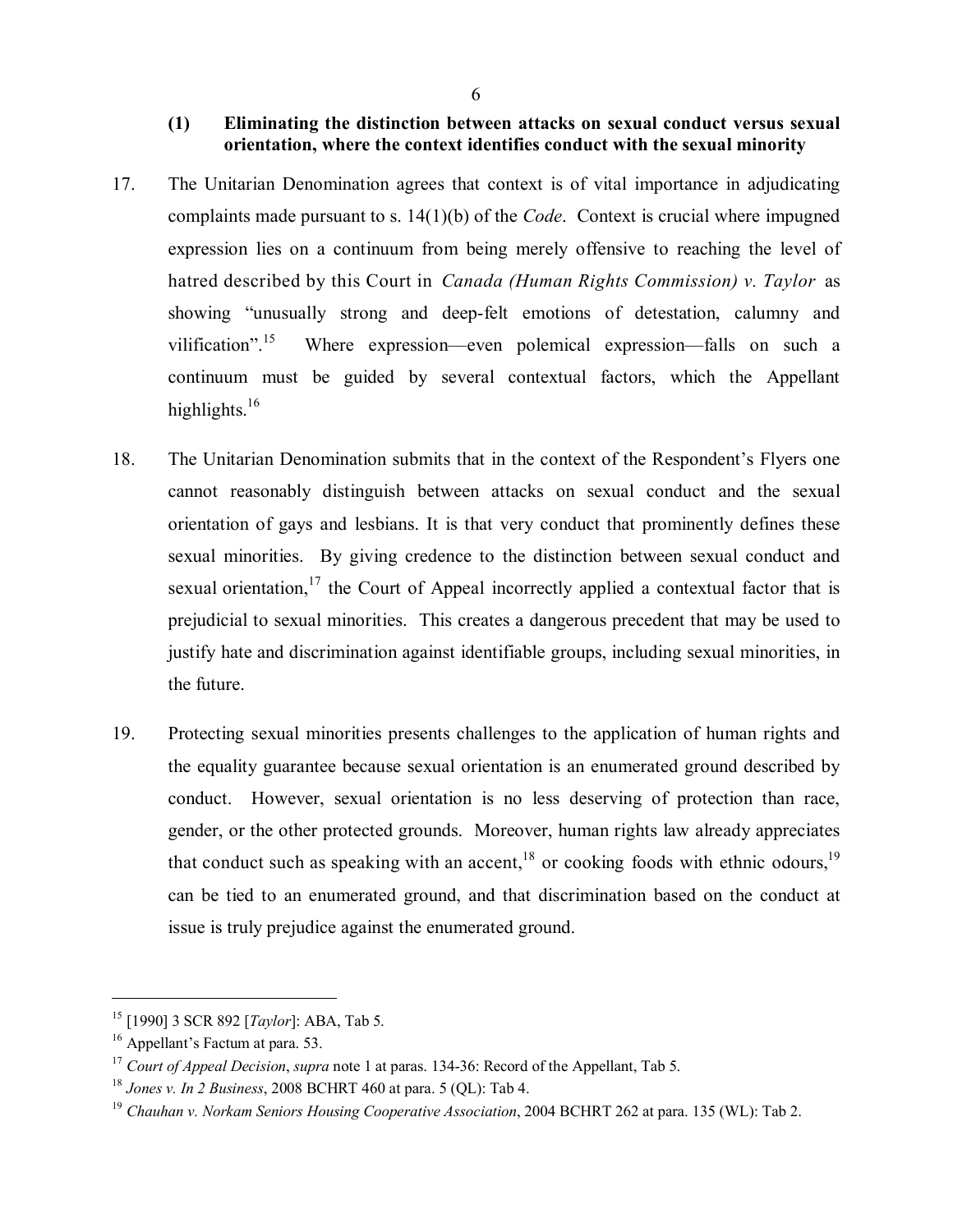- 20. The identity of a gay, lesbian or bisexual individual is certainly more fulsome than only same-sex conduct. However, it is the same-sex conduct that is used to define the category of sexual orientation as a protected ground. When the defining characteristic of sexual orientation is the formation of same-sex affective, romantic or sexual relationships, detestation and vilification of sexual conduct cannot easily be distinguished from identity. $20$
- 21. Allowing the vilification of same-sex conduct permits hateful and harmful expression that should be prohibited because the outward expression of same-sex conduct will otherwise becomes impossible due to intolerance.<sup>21</sup> The formation of self-identity amongst sexual minorities is presently and historically difficult, especially within a school setting.<sup>22</sup>
- 22. Context determines whether sexual morality is being debated or whether same-sex relationships are being detested. Schedule "D" debates the very presence of same-sex conduct, which is a primary identifier of sexual minorities, and impugns both the conduct and the practicing group identified by the Respondent Flyers—sexual minorities. In the decision below, Hunter and Smith JJ.A. both unreasonably ignore that both Schedules "D" & "E" use the language of "sodomites" and "lesbians" to refer to an identifiable group, rather than to conduct. Schedules "D"  $\&$  "E" seek to prevent tolerance of homosexuals from being taught in public schools, and in fact Schedule "D" calls for legalized discrimination against gays and lesbians. In this Appeal, no reasonable distinction between sexual conduct and sexual orientation can be made where expression demands intolerance of an identifiable group.

<sup>20</sup> *Trinity Western University v. College of Teachers*, [2001] 1 SCR 772, 2001 SCC 31 at para. 69 (Justice L'Heureux-Dubé in dissent): ABA, Tab 27.

<sup>21</sup> Carolyn F. Wong *et al*., "Harassment, Discrimination, Violence, and Illicit Drug Use Among Young Men Who Have Sex with Men" (2010) 22:4 AIDS Education and Prevention 286: Tab 16.

<sup>&</sup>lt;sup>22</sup> Lynne Hillier & Lyn Harrison, "Homophobia and the Production of Shame: Young People and Same Sex Attraction" (2004) 6:1 Culture, Health & Sexuality 79: Tab 12. MacDougall at paras. 4-8: Tab 13.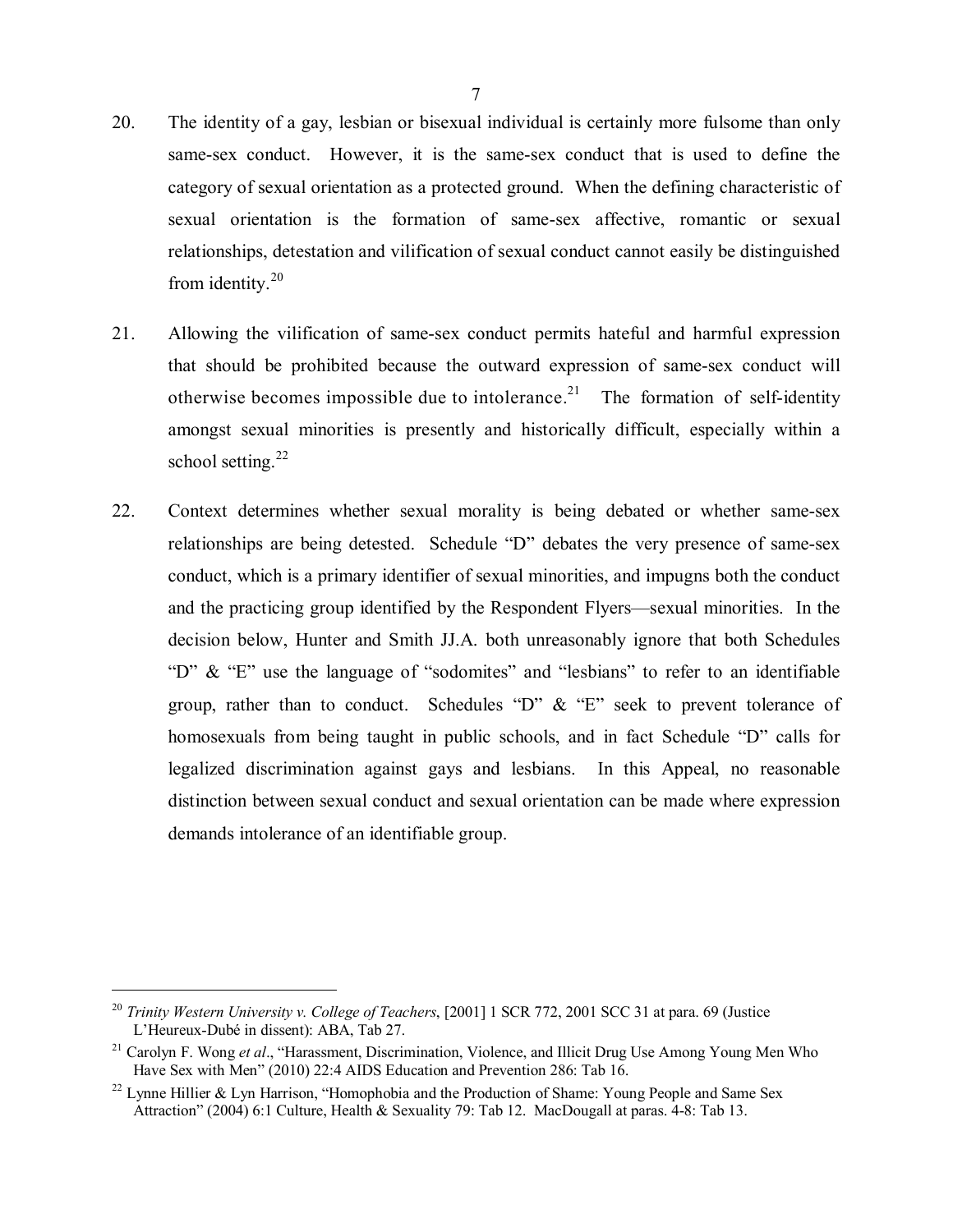## **(2) The equality of sexual orientation as an enumerated ground**

- 23. The Unitarian Denomination submits that the inherent dignity and worth of a person that underlies the equality guarantee must be universally applied.<sup>23</sup> Failure to recognize and apply inherent rights is a shortcoming of social and political institutions,<sup>24</sup> since society is the guarantor of inherent dignity.<sup>25</sup> The clear purpose in of human rights legislation or the right to equality under the *Charter* is to protect from the prejudices of the majority. Whether society is engaged in a moral or policy debate regarding the inclusion of homosexuality or gays and lesbians in public schools, the fundamental right to equality is not diminished.
- 24. Therefore, the Unitarian Denomination submits that debates grounded in the exclusion of sexual minorities from participation in society, which gave rise to social and historical disadvantage, cannot continue to be justified as excusable political or religious discourse. Furthermore, the policy result sought by the Respondent is objectively fuelled by underlying prejudices.
- 25. Exclusion from society and disenfranchisement are distant from the core Canadian values of democracy and equality. Political discourse aimed at disenfranchisement of identifiable groups is the furthest discourse from the core of democracy. Consequently, the Unitarian Denomination submits that such discourse is not entitled to any special protection from the consequences of s. 14(1)(b) of the *Code*. The stamp of political debate, or colouring as merely polemical, does not legitimize the strong feelings of vilification and detestation that fuel a debate to exclude an identifiable group from participation in society's institutions.
- 26. Schools play a crucial role in promoting values of multiculturalism, diversity and developing a culture of respect for the rights of others.<sup>26</sup> The aspirations of society are

<sup>&</sup>lt;sup>23</sup> Jack Donnelly, "Human Rights as Natural Rights" (1982) 4:3 Human Rights Quarterly 391 [Donnelly]: Tab 10. 24 *Ibid* at 398: Tab 10.

<sup>&</sup>lt;sup>25</sup> George E. Panichas, "The Structure of Basic Human Rights" (1985) 4:3 Law and Philosophy 353: Tab 15.

<sup>26</sup> *Multani v. Commission scolaire Marguerite-Bourgeoys*, 2006 SCC 6, [2006] 1 SCR 256 at paras. 78-79 (QL): ABA, Tab 13; *Ross v. New Brunswick School District No. 15*, [1996] 1 SCR 825, 133 D.L.R. (4th) 1 at para. 42 (QL): ABA, Tab 23.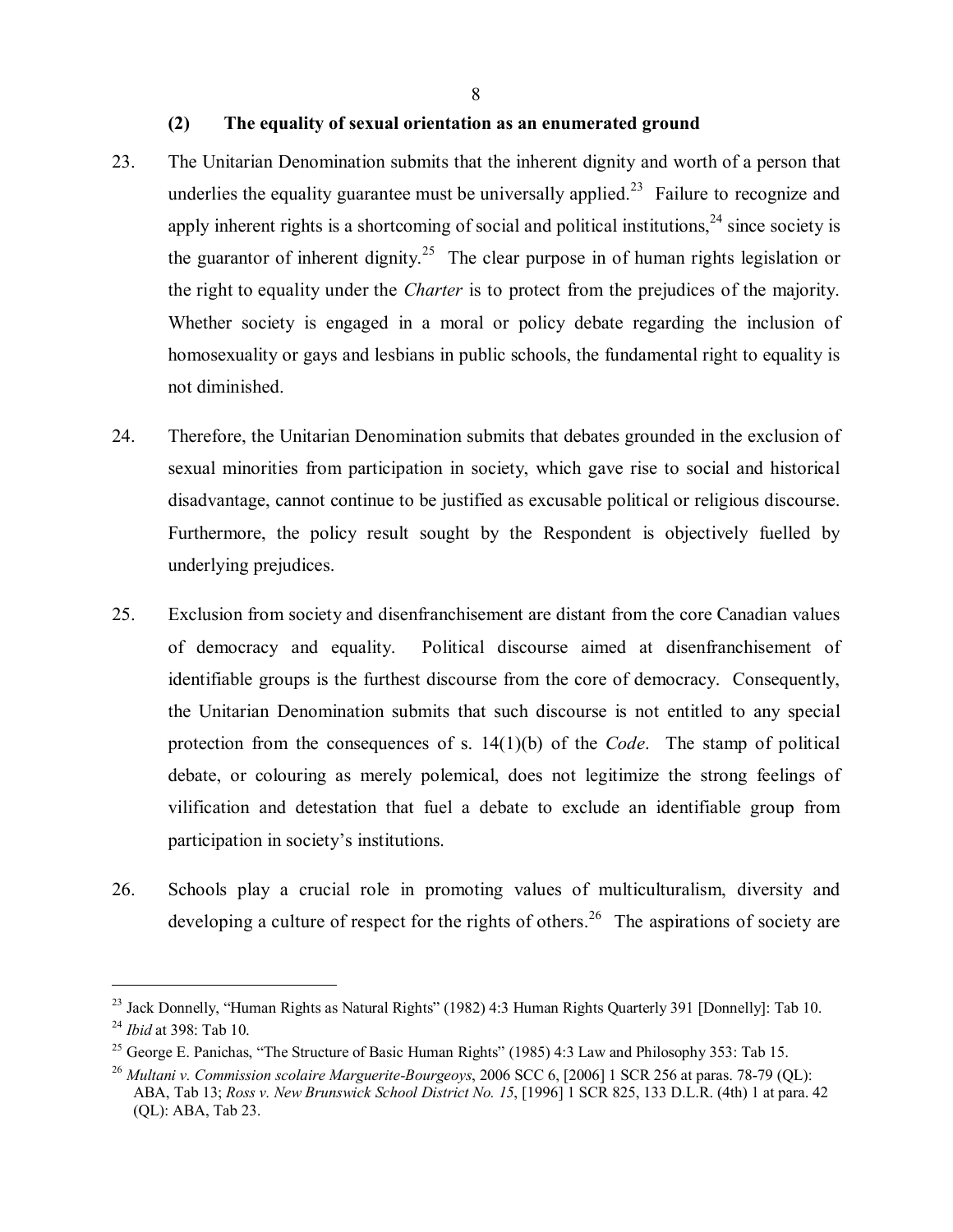best taught by example with teachers as the medium.<sup>27</sup> Preventing sexual minorities from teaching in our public schools because of identity is incredibly hateful, not because of the engagement in polemical debate, but because of the immense prejudice and deep feeling of detestation that grounds the position that sexual minorities inherently harm children.<sup>28</sup> These feelings need not be expressed explicitly, but are necessary and are conveyed in the Respondent's message of institutionalized exclusion and marginalization.

- 27. History provides several examples of policy decisions that tolerated underlying prejudices that led to conclusions of disenfranchisement, exclusion and even race-based internment.<sup>29</sup> Canada is no exception to the rationalization of prejudice, <sup>30</sup> which is readily apparent on reflection, but arguably also apparent at the relevant time if cognizant of the underlying prejudices. Recently in Canadian history targeted groups have been denied the right to vote, the ability to hold office or the ability to hold certain occupations, these include: women, Chinese, Doukhobors, East Indians, Eskimos, Indians, Japanese, and Mennonites.<sup>31</sup>
- 28. By employing prejudicial contextual factors to provide greater protection to moral debate regarding sexual orientation, the Court of Appeal tolerates prejudice against sexual minorities and has created tiered protection for the enumerated grounds under the *Code*. The Court of Appeal excused the Respondent's Flyers since they were engaged in a moral debate, $32$  on whether "information on homosexuality be included in the curriculum and school libraries"<sup>33</sup> and about "teaching about homosexuality in public schools"<sup>34</sup>. Effectively, the Court of Appeal has denied sexual minorities equal benefit of s. 15 of the *Charter* and equal benefit of protections under the *Code*.

<sup>27</sup> *R. v. M. (M.R.)*, [1998] 3 SCR 393, 166 DLR (4th) 261 at para. 3 (QL): Tab 5; *Trinity Western University v. British Columbia College of Teachers*, 2001 SCC 31, [2001] 1 SCR 772 at para. 13 (QL): ABA, Tab 27.

<sup>28</sup> MacDougall, *supra* note 8 at paras. 23-27: Tab 13.

<sup>29</sup> *Edwards v. Canada (Attorney General)*, [1928] SCR 276: Tab 3; *Reference re: British Columbia Provincial Elections Act, 1897*, [1903] A.C. 151: Tab 6; *Reference Re: Persons of Japanese Race*, [1946] SCR 248, [1946] 3 DLR 321: Tab 7.

<sup>30</sup> *Prohibition Negro Immigrants from landing in Canada* (Minister of the Interior), PC 1911-1324 (Approved

August 8, 1911), A-1-d, Volume 2807 [archived at Archives and Library Canada Paper C-117932]: Tab 1.<br><sup>31</sup> J. Patrick Boyer, *Election Law in Canada*, vol. 1 (Toronto, ON: Butterworths, 1987) at 386-391: Tab 9.

<sup>32</sup> *Court of Appeal Decision*, *supra* note 1 at para. 62: Record of the Appellant, Tab 5.

<sup>33</sup> *Court of Appeal Decision*, *supra* note 1 at para. 71: Record of the Appellant, Tab 5.

<sup>34</sup> *Court of Appeal Decision*, *supra* note 1 at para. 78: Record of the Appellant, Tab 5.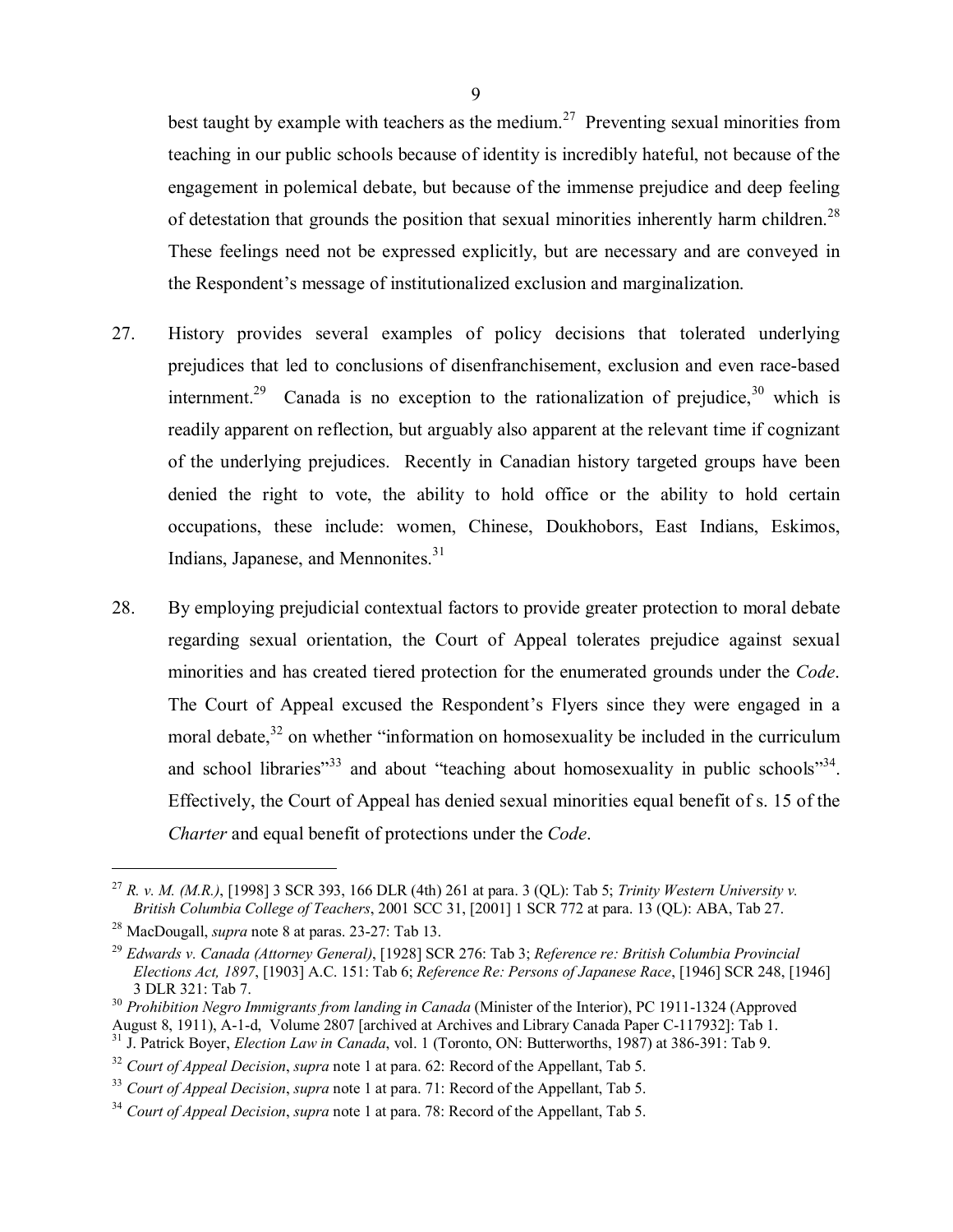#### **PART IV SUBMISSION ON COSTS**

29. Both the UCS and the CUC are registered charitable organizations with limited funding. The submissions of the Unitarian Denomination have only been possible because of *pro bono* counsel. Consequently, the Unitarian Denomination submits that there should be no award of costs against it.

#### **PART V ORDER REQUESTED & POSITION OF THE INTERVENERS**

- 30. The Unitarian Denomination respectfully requests that this Honourable Court permit the Unitarian Denomination to present oral arguments at the hearing of this Appeal.
- 31. With respect to Issues 1-4 raised by the Appellant, the Unitarian Denomination submits that s. 14(1)(b) of the *Code* infringes both s. 2(b) and s. 2(a) of the *Charter*, but that such infringements is justified under s. 1 of the *Charter*.
- 32. In reviewing the decision of the court below and in determining the outcome of this Appeal, the Unitarian Denomination submits that:
	- (a) Religious belief ought not insulate one from consequences under s.  $14(1)(b)$  of the *Code*, where religious expression attacks the dignity and value of an identifiable group; and
	- (b) No reasonable distinction can be made in the context of the Respondent's Flyers between vilification of conduct vs. detestation of gays and lesbians. Moreover, despite tolerated prejudice against gays and lesbians, sexual orientation must be treated equal to other enumerated ground of discrimination under the *Code*.

### ALL OF WHICH IS RESPECTFULLY SUBMITTED this 5th day of August, 2011.

## **FASKEN MARTINEAU DuMOULIN LLP**

Per:

Arif Chowdhury

Counsel for the Interveners, The Unitarian Congregation of Saskatoon and the Canadian Unitarian Council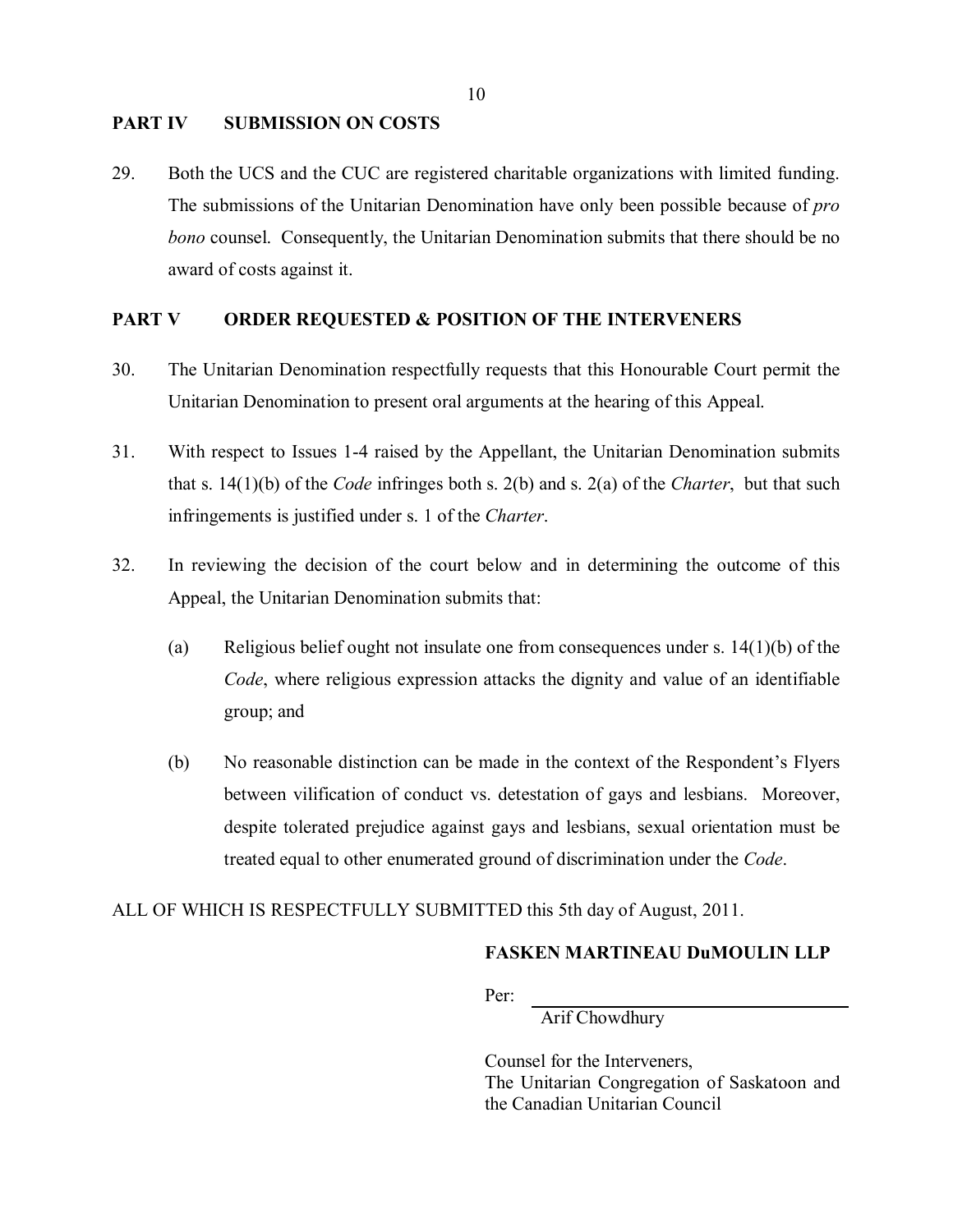# **PART VI TABLE OF AUTHORITIES**

# **Legislation**

| <b>Citation</b> |                                                                                                                                                                                                                   | Paragraph<br><b>References</b>            |
|-----------------|-------------------------------------------------------------------------------------------------------------------------------------------------------------------------------------------------------------------|-------------------------------------------|
| 1.              | Canadian Charter of Rights and Freedoms, Part 1 of The Constitution<br>Act, 1982, Schedule B of the Canada Act 1982 (U.K.), 1982, c.11.                                                                           | 2, 5, 6, 9,<br>14, 15, 16,<br>23, 28, 31  |
| 2.              | <i>Prohibition Negro Immigrants from landing in Canada</i> (Minister of the<br>Interior), PC 1911-1324 (Approved August 8, 1911), A-1-d, Volume<br>2807 [archived at Archives and Library Canada Paper C-117932]. | 27                                        |
| 3.              | Saskatchewan Human Rights Code, S.S. 1979, c. S-24.1.                                                                                                                                                             | 3, 5, 6, 14,<br>16, 17, 25,<br>28, 31, 32 |

# **Jurisprudence**

| <b>Citation</b> |                                                                                       | Paragraph<br><b>References</b> |
|-----------------|---------------------------------------------------------------------------------------|--------------------------------|
| 4.              | Chauhan v. Norkam Seniors Housing Cooperative Association, 2004<br><b>BCHRT 262.</b>  | 19                             |
| 5.              | Edwards v. Canada (Attorney General), [1928] SCR 276.                                 | 27                             |
| 6.              | Jones v. In 2 Business, 2008 BCHRT 460.                                               | 19                             |
| 7.              | Multani v. Commission scolaire Marguerite-Bourgeoys, 2006 SCC 6,<br>[2006] 1 SCR 256. | 26                             |
| 8.              | R. v. Big M Drug Mart Ltd. [1985] 1 SCR 295.                                          | 8                              |
| 9.              | R. v. M. (M.R.), [1998] 3 SCR 393, 166 DLR (4th) 261.                                 | 26                             |
| 10.             | Reference re: British Columbia Provincial Elections Act, 1897, [1903]                 | 27                             |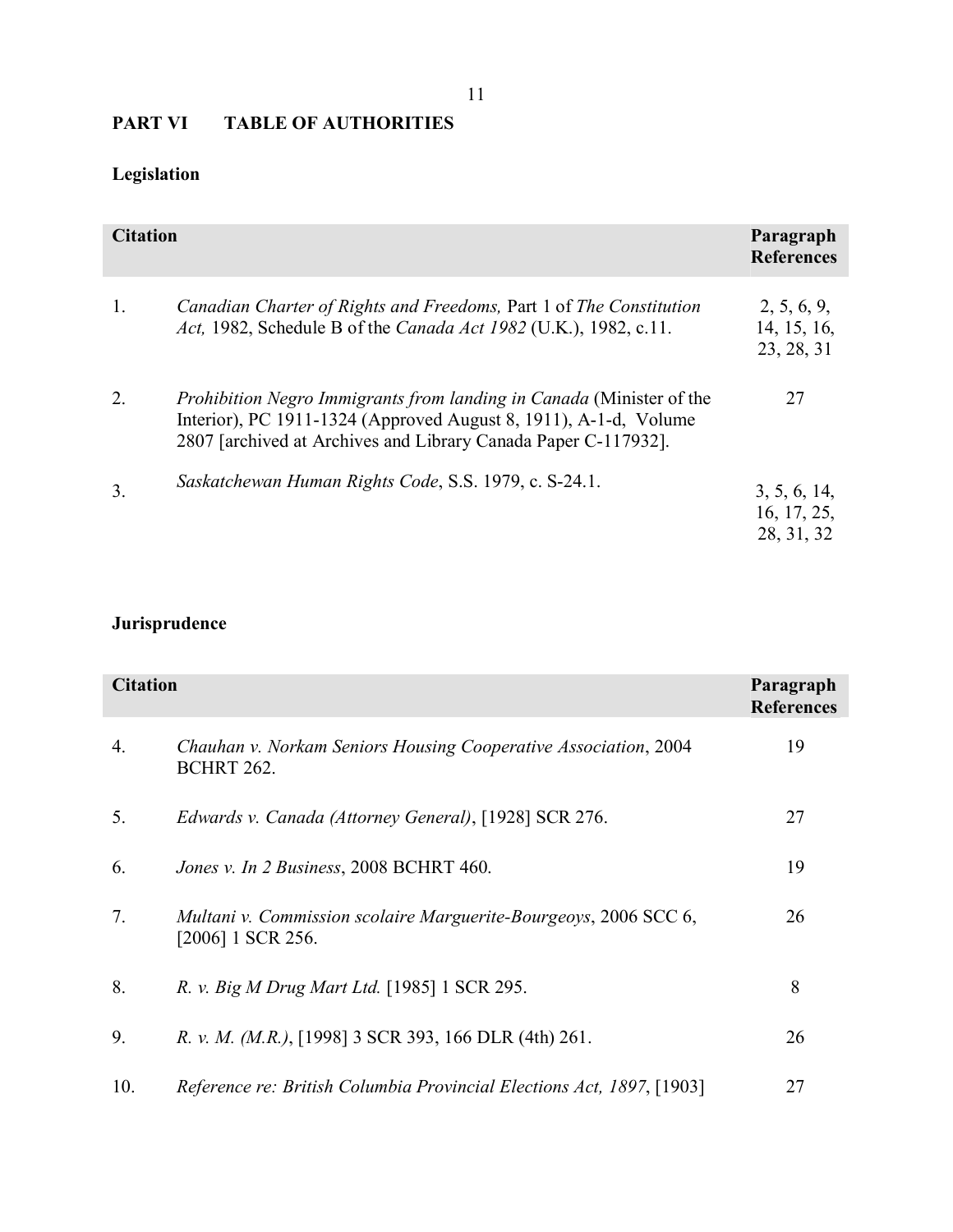A.C. 151.

| 11. | Reference Re: Persons of Japanese Race, [1946] SCR 248, [1946] 3 DLR<br>321.             | 27               |
|-----|------------------------------------------------------------------------------------------|------------------|
| 12. | Ross v. New Brunswick School District No. 15, [1996] 1 SCR 825, 133<br>$D.L.R.$ (4th) 1. | 26               |
| 13. | Syndicat Northcrest v. Amselem, 2004 SCC 47, [2004] 2 SCR 551.                           | 8,9              |
| 14. | Canada (Human rights commission) v. Taylor, [1990] 3 SCR 892.                            | 17               |
| 15. | Trinity Western University v. College of Teachers, [2001] 1 SCR 772,<br>2001 SCC 31.     | 20, 26           |
| 16. | Warman v. Kouba [2006] CHRD No. 50.                                                      | 12               |
| 17. | Whatcott v. Saskatchewan (Human Rights Tribunal), 2010 SKCA 26, 317<br>DLR (4th) 69.     | 1, 13, 18,<br>28 |

# **Secondary Sources and Other Materials**

| <b>Citation</b> |                                                                                                                                                                   | Paragraph<br><b>References</b> |
|-----------------|-------------------------------------------------------------------------------------------------------------------------------------------------------------------|--------------------------------|
| 18.             | Boesveld, Sarah, "No veil or no service from public institutions, new bill<br>urges Quebeckers" The Globe and Mail (25 March 2010).                               | 13                             |
| 19.             | Boyer, J. Patrick, <i>Election Law in Canada</i> , vol. 1 (Toronto, ON:<br>Butterworths, 1987).                                                                   | 27                             |
| 20.             | Donnelly, Jack, "Human Rights as Natural Rights" (1982) 4:3 Human<br>Rights Quarterly 391.                                                                        | 23                             |
| 21.             | Fontaine, Phil, Modern Racism in Canada: The Donald Gow Memorial<br><i>Lecture 1998</i> (Kingston: Queen's University School of Public Policy).                   | 16                             |
| 22.             | Hillier, Lynne & Harrison, Lyn, "Homophobia and the Production of<br>Shame: Young People and Same Sex Attraction" (2004) 6:1 Culture,<br>Health $&$ Sexuality 79. | 21                             |

12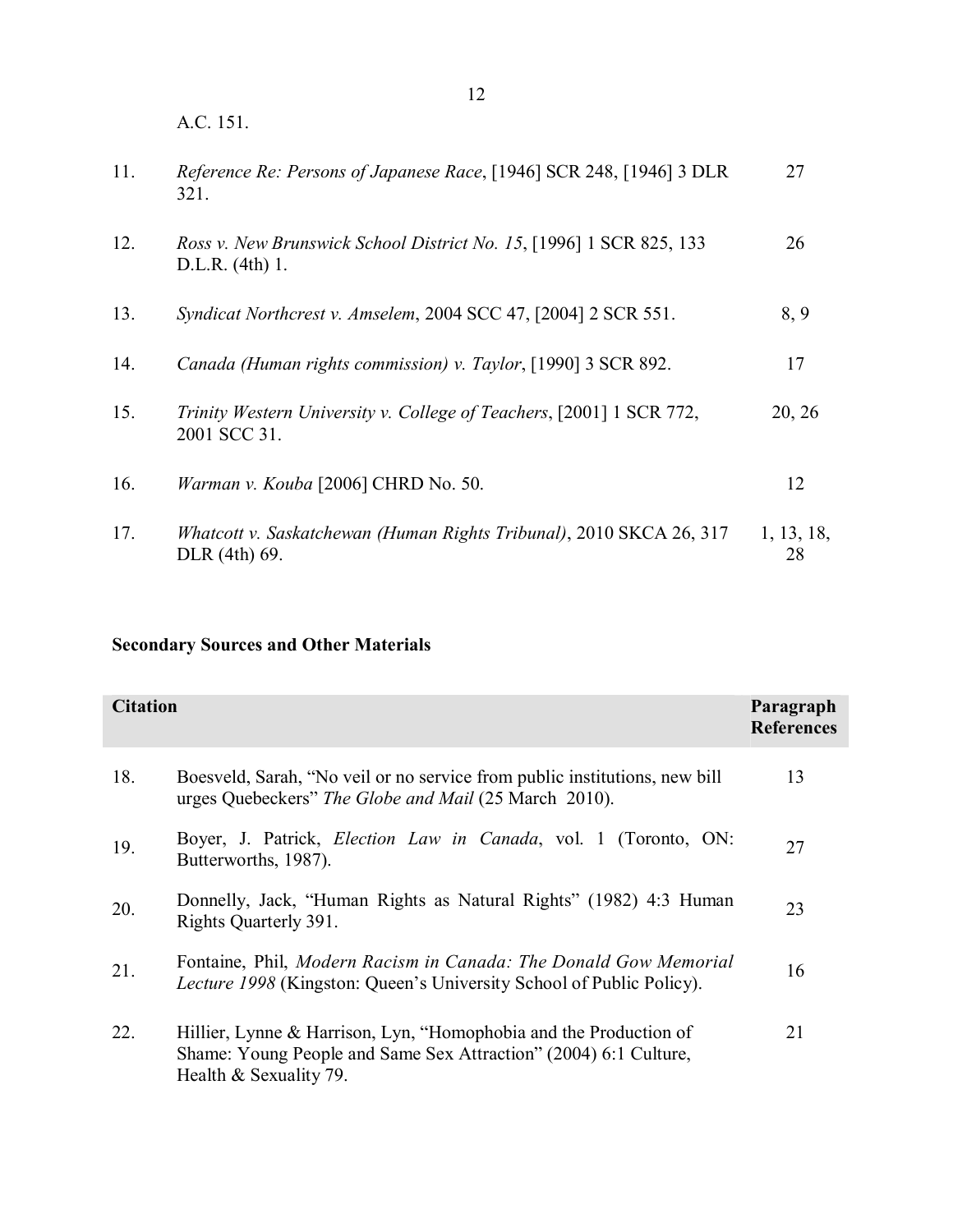| 23. | MacDougall, Bruce, "Silence in the Classroom: Limits on Homosexual<br>Expression and Visibility in Education and the Privileging of<br>Homophobic Religious Ideology" (1998) 61 Sask.L.R. 41. | 11, 14, 21,<br>26 |
|-----|-----------------------------------------------------------------------------------------------------------------------------------------------------------------------------------------------|-------------------|
| 24. | Mickleburgh, Rod, "Vancouver gay bashing ruled a hate crime" The<br>Globe and Mail (09 November 2010) 7.                                                                                      | 16                |
| 25. | Panichas, George E., "The Structure of Basic Human Rights" (1985) 4:3<br>Law and Philosophy 353.                                                                                              | 23                |
| 26. | Wong, Carolyn F. et al., "Harassment, Discrimination, Violence, and<br>Illicit Drug Use Among Young Men Who Have Sex with Men" (2010)<br>22:4 AIDS Education and Prevention 286.              | 21                |

# **PART VII LEGISLATION AT ISSUE**

# **1.** *Canadian Charter of Rights and Freedoms***, Part I of** *The Constitution Act***, 1982, Schedule B of the** *Canada Act 1982* **(U.K.), 1982, c.11.**

# FUNDAMENTAL FREEDOMS / LIBERTÉS FONDAMENTALES

2. Everyone has the following fundamental freedoms:

- (a) freedom of conscience and religion;
- (b) freedom of thought, belief, opinion and expression, including freedom of the press and other media of communication;
- (c) freedom of peaceful assembly; and
- (d) freedom of association.

2. Chacun a les libertés fondamentales suivantes:

- (a) liberté de conscience et de religion;
- (b) liberté de pensée, de croyance, d'opinion et d'expression, y compris la liberté de la presse et des autres moyens de communication;
- (c) liberté de réunion pacifique;
- (d) liberté d'association.

…

# EQUALITY RIGHTS / DROITS À L'ÉGALITÉ

…

| Equality before and under law and equal      | Égalité devant la loi, égalité de bénéfice et   |
|----------------------------------------------|-------------------------------------------------|
| protection and benefit of law                | protection égale de la loi                      |
| 15. (1) Every individual is equal before and | 15. (1) La loi ne fait acception de personne et |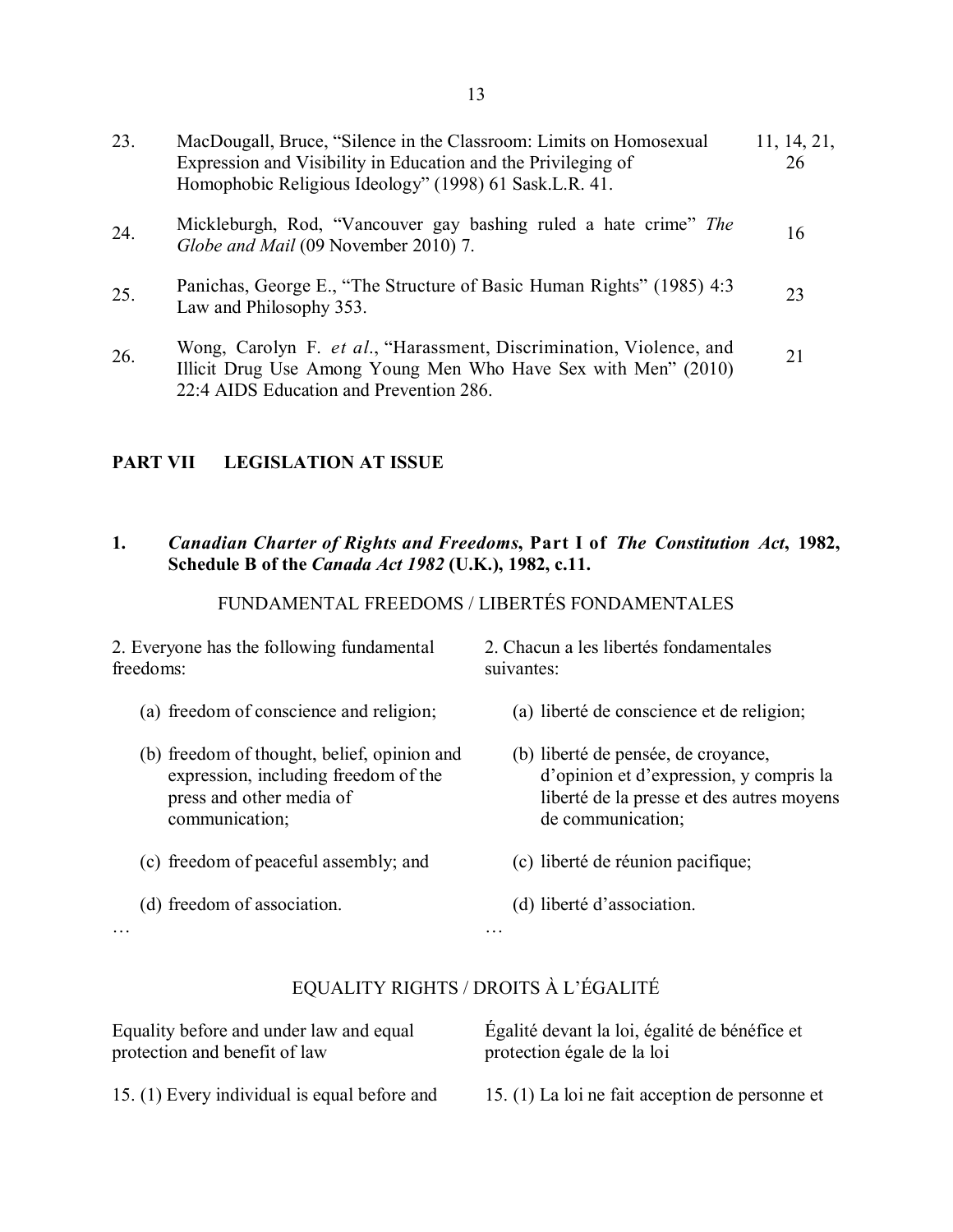under the law and has the right to the equal protection and equal benefit of the law without discrimination and, in particular, without discrimination based on race, national or ethnic origin, colour, religion, sex, age or mental or physical disability.

(2) Subsection (1) does not preclude any law, program or activity that has as its object the amelioration of conditions of disadvantaged individuals or groups including those that are disadvantaged because of race, national or ethnic origin, colour, religion, sex, age or mental or physical disability.

s'applique également à tous, et tous ont droit à la même protection et au même bénéfice de la loi, indépendamment de toute discrimination, notamment des discriminations fondées sur la race, l'origine nationale ou ethnique, la couleur, la religion, le sexe, l'âge ou les déficiences mentales ou physiques

Affirmative action programs Programmes de promotion sociale

(2) Le paragraphe (1) n'a pas pour effet d'interdire les lois, programmes ou activités destinés à améliorer la situation d'individus ou de groupes défavorisés, notamment du fait de leur race, de leur origine nationale ou ethnique, de leur couleur, de leur religion, de leur sexe, de leur âge ou de leurs déficiences mentales ou physiques.

## **2.** *Prohibition Negro Immigrants from landing in Canada* **(Minister of the Interior), PC 1911-1324.**

### PRESENT:

#### HIS EXCELLENCY

#### IN COUNCIL:

His Excellency in council, in virtue of the provisions of sub-section (c) or Section 38 of the Immigration Act, is pleased to Order and it is herby Ordered as follows:-

For a period of one year from and after the date hereof the landing in Canada shall be and the same is prohibited of any immigrants belonging to the Negro race, which race is deemed unsuitable to the climate and requirements of Canada.

#### **3.** *Saskatchewan Human Rights Code***, S.S. 1979, c. S-24.1, s. 14.**

Interpretation

2(1) In this Act: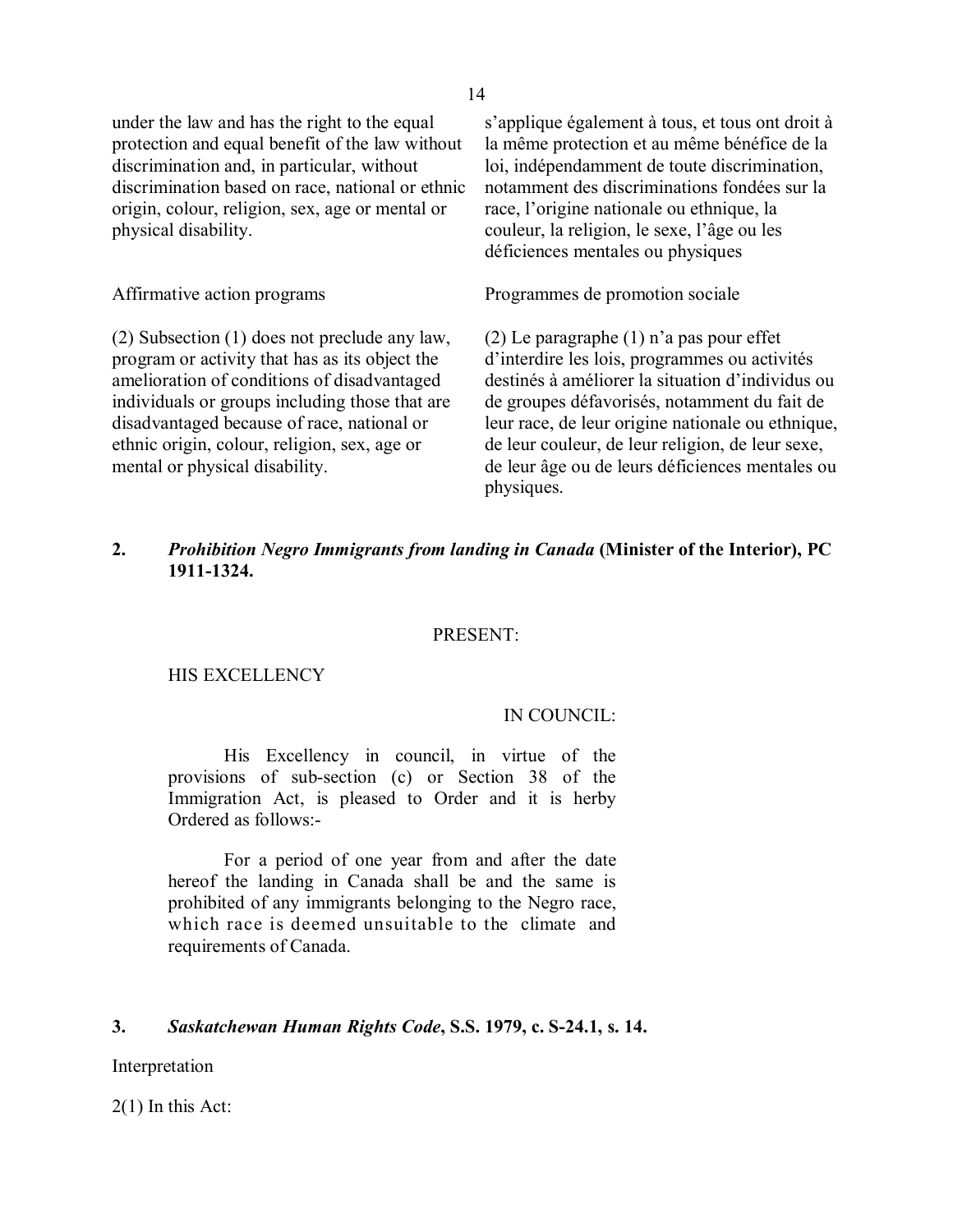(m.01) "prohibited ground" means:

- (i) religion;
- (ii) creed;
- (iii) marital status;
- (iv) family status;
- $(v)$  sex;
- (vi) sexual orientation;
- (vii) disability;
- (viii) age;
- (ix) colour;
- (x) ancestry;
- (xi) nationality;
- (xii) place of origin;
- (xiii) race or perceived race; and
- (xiv) receipt of public assistance;

```
…
```
## **Objects**

3 The objects of this Act are:

- (a) to promote recognition of the inherent dignity and the equal inalienable rights of all members of the human family; and
- (b) to further public policy in Saskatchewan that every person is free and equal in dignity and rights and to discourage and eliminate discrimination.

Right to freedom of conscience

4 Every person and every class of persons shall enjoy the right to freedom of conscience, opinion and belief and freedom of religious association, teaching, practice and worship.

Right to free expression